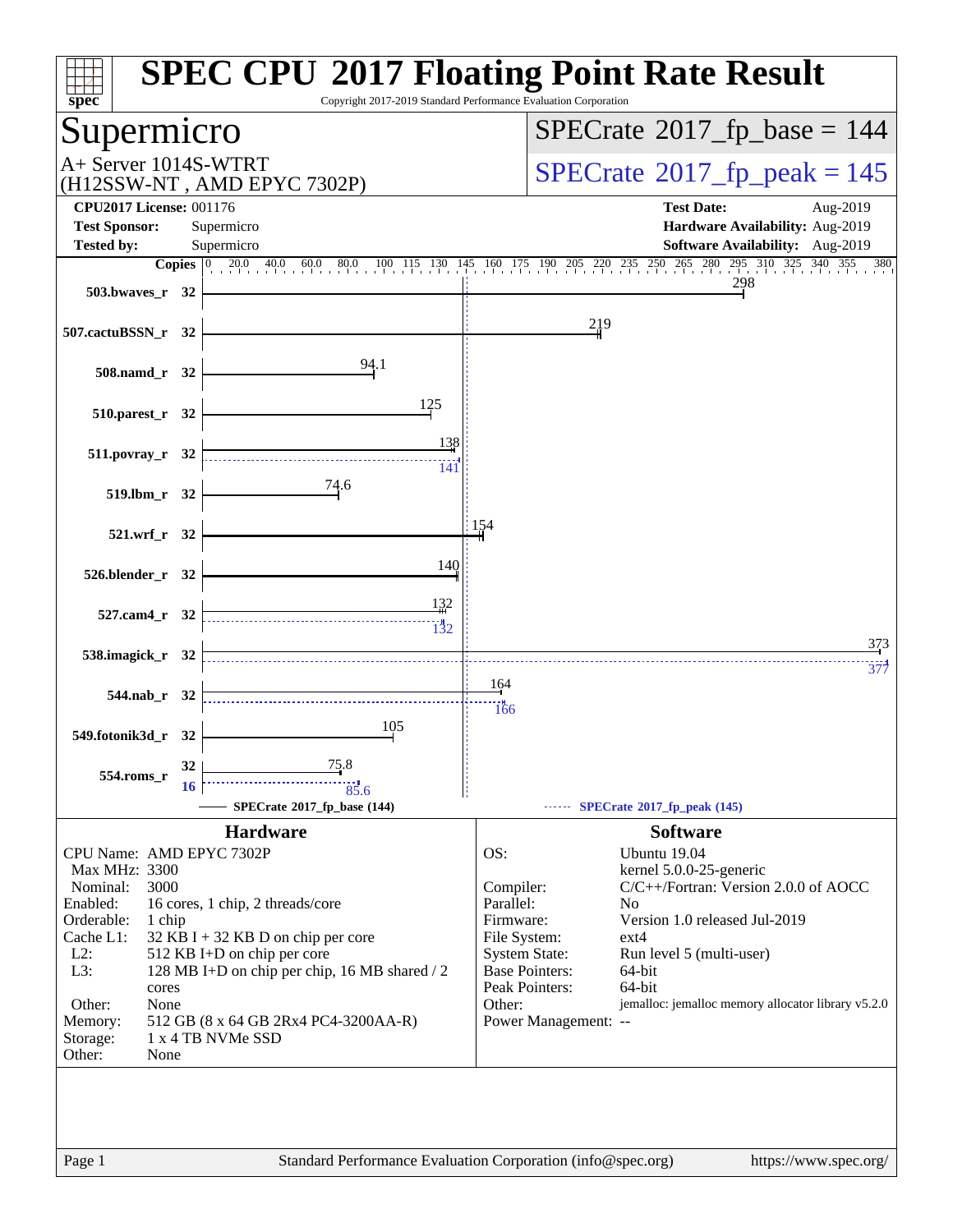

Copyright 2017-2019 Standard Performance Evaluation Corporation

## Supermicro

(H12SSW-NT , AMD EPYC 7302P)

# $SPECrate$ <sup>®</sup>[2017\\_fp\\_base =](http://www.spec.org/auto/cpu2017/Docs/result-fields.html#SPECrate2017fpbase) 144

A+ Server 1014S-WTRT<br>
(H12SSW-NT AMD EPYC 7302P) [SPECrate](http://www.spec.org/auto/cpu2017/Docs/result-fields.html#SPECrate2017fppeak)®[2017\\_fp\\_peak = 1](http://www.spec.org/auto/cpu2017/Docs/result-fields.html#SPECrate2017fppeak)45

**[CPU2017 License:](http://www.spec.org/auto/cpu2017/Docs/result-fields.html#CPU2017License)** 001176 **[Test Date:](http://www.spec.org/auto/cpu2017/Docs/result-fields.html#TestDate)** Aug-2019 **[Test Sponsor:](http://www.spec.org/auto/cpu2017/Docs/result-fields.html#TestSponsor)** Supermicro **[Hardware Availability:](http://www.spec.org/auto/cpu2017/Docs/result-fields.html#HardwareAvailability)** Aug-2019 **[Tested by:](http://www.spec.org/auto/cpu2017/Docs/result-fields.html#Testedby)** Supermicro **[Software Availability:](http://www.spec.org/auto/cpu2017/Docs/result-fields.html#SoftwareAvailability)** Aug-2019

#### **[Results Table](http://www.spec.org/auto/cpu2017/Docs/result-fields.html#ResultsTable)**

|                                        | <b>Base</b>   |                |            |                |       | <b>Peak</b>    |            |               |                |              |                |              |                |              |
|----------------------------------------|---------------|----------------|------------|----------------|-------|----------------|------------|---------------|----------------|--------------|----------------|--------------|----------------|--------------|
| <b>Benchmark</b>                       | <b>Copies</b> | <b>Seconds</b> | Ratio      | <b>Seconds</b> | Ratio | <b>Seconds</b> | Ratio      | <b>Copies</b> | <b>Seconds</b> | <b>Ratio</b> | <b>Seconds</b> | <b>Ratio</b> | <b>Seconds</b> | <b>Ratio</b> |
| 503.bwayes r                           | 32            | 1077           | <u>298</u> | 1078           | 298   | 1077           | 298        | 32            | 1077           | <u>298</u>   | 1078           | 298          | 1077           | 298          |
| 507.cactuBSSN r                        | 32            | 186            | 218        | 185            | 219   | 185            | 219        | 32            | 186            | 218          | 185            | 219          | 185            | 219          |
| $508$ .namd $r$                        | 32            | 323            | 94.1       | 323            | 94.0  | 323            | 94.2       | 32            | 323            | 94.1         | 323            | 94.0         | 323            | 94.2         |
| $510.parest_r$                         | 32            | 667            | 125        | 666            | 126   | 667            | 125        | 32            | 667            | 125          | 666            | 126          | 667            | 125          |
| 511.povray_r                           | 32            | 545            | 137        | 538            | 139   | 540            | <b>138</b> | 32            | 529            | <u>141</u>   | 530            | 141          | 528            | 141          |
| 519.1bm r                              | 32            | 452            | 74.6       | 451            | 74.8  | 452            | 74.5       | 32            | 452            | 74.6         | 451            | 74.8         | 452            | 74.5         |
| $521$ .wrf r                           | 32            | 465            | 154        | 470            | 152   | 464            | 154        | 32            | 465            | 154          | 470            | 152          | 464            | 154          |
| 526.blender r                          | 32            | 349            | 140        | 349            | 140   | 347            | 140        | 32            | 349            | <b>140</b>   | 349            | 140          | 347            | 140          |
| 527.cam4 r                             | 32            | 418            | 134        | 424            | 132   | 428            | 131        | 32            | 425            | 132          | 422            | 133          | 423            | <u>132</u>   |
| 538.imagick_r                          | 32            | 213            | 373        | 214            | 373   | 213            | 373        | 32            | 211            | 377          | <u>211</u>     | 377          | 211            | 376          |
| $544$ .nab r                           | 32            | 328            | 164        | 328            | 164   | 328            | 164        | 32            | 324            | 166          | 327            | 165          | 324            | 166          |
| 549.fotonik3d r                        | 32            | 1191           | 105        | 1191           | 105   | 1192           | 105        | 32            | 1191           | 105          | 1191           | 105          | 1192           | 105          |
| $554$ .roms r                          | 32            | 674            | 75.4       | 666            | 76.4  | 670            | 75.8       | 16            | 297            | 85.6         | 294            | 86.3         | 298            | 85.2         |
| $SPECrate$ <sup>®</sup> 2017_fp_base = |               |                | 144        |                |       |                |            |               |                |              |                |              |                |              |

**[SPECrate](http://www.spec.org/auto/cpu2017/Docs/result-fields.html#SPECrate2017fppeak)[2017\\_fp\\_peak =](http://www.spec.org/auto/cpu2017/Docs/result-fields.html#SPECrate2017fppeak) 145**

Results appear in the [order in which they were run.](http://www.spec.org/auto/cpu2017/Docs/result-fields.html#RunOrder) Bold underlined text [indicates a median measurement.](http://www.spec.org/auto/cpu2017/Docs/result-fields.html#Median)

#### **[Compiler Notes](http://www.spec.org/auto/cpu2017/Docs/result-fields.html#CompilerNotes)**

The AMD64 AOCC Compiler Suite is available at <http://developer.amd.com/amd-aocc/>

#### **[Submit Notes](http://www.spec.org/auto/cpu2017/Docs/result-fields.html#SubmitNotes)**

The config file option 'submit' was used. 'numactl' was used to bind copies to the cores. See the configuration file for details.

#### **[Operating System Notes](http://www.spec.org/auto/cpu2017/Docs/result-fields.html#OperatingSystemNotes)**

'ulimit -s unlimited' was used to set environment stack size 'ulimit -l 2097152' was used to set environment locked pages in memory limit

runcpu command invoked through numactl i.e.: numactl --interleave=all runcpu <etc>

Set dirty\_ratio=8 to limit dirty cache to 8% of memory Set swappiness=1 to swap only if necessary Set zone\_reclaim\_mode=1 to free local node memory and avoid remote memory sync then drop\_caches=3 to reset caches before invoking runcpu

**(Continued on next page)**

| Page 2 | Standard Performance Evaluation Corporation (info@spec.org) | https://www.spec.org/ |
|--------|-------------------------------------------------------------|-----------------------|
|        |                                                             |                       |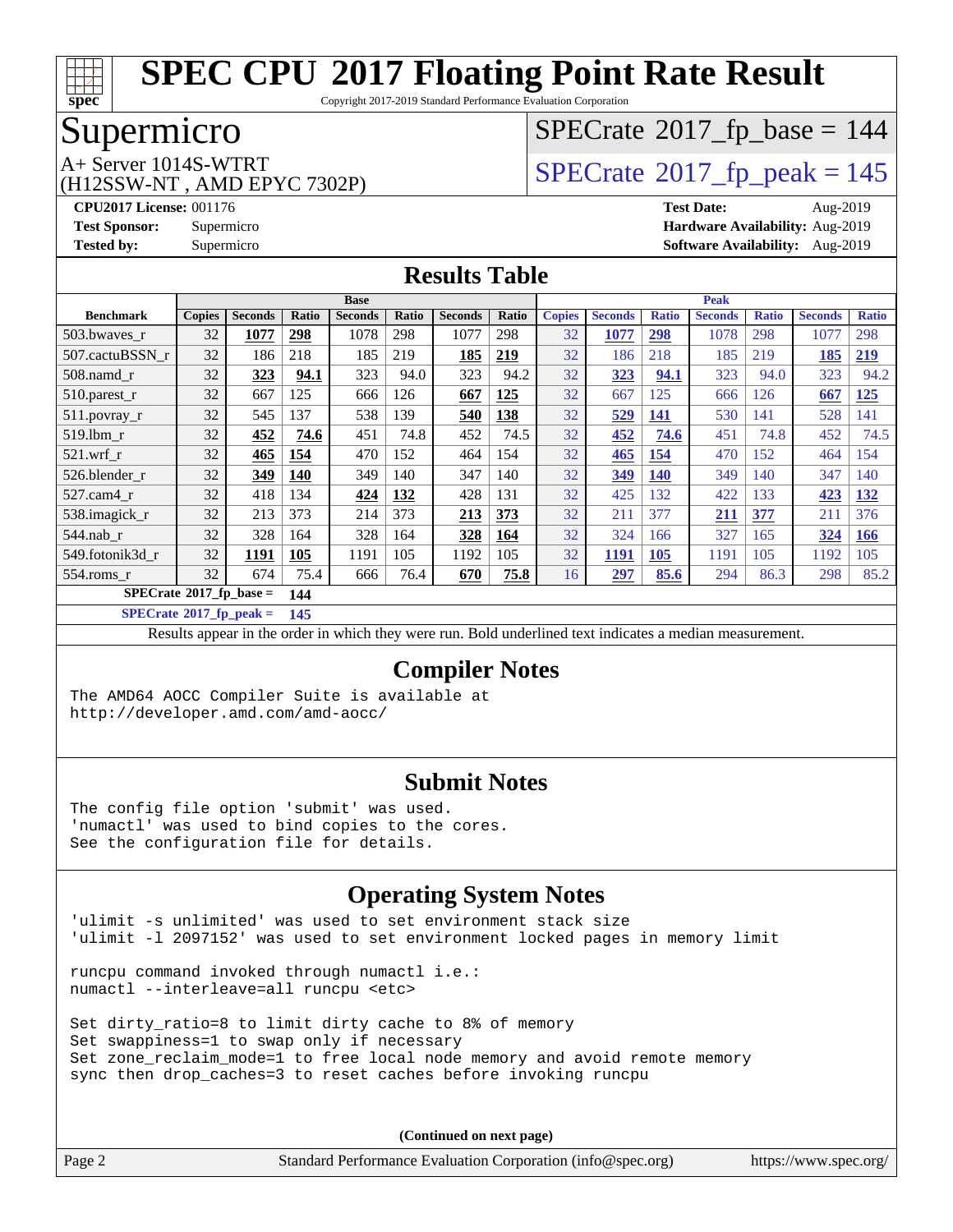

Copyright 2017-2019 Standard Performance Evaluation Corporation

## Supermicro

 $SPECrate$ <sup>®</sup>[2017\\_fp\\_base =](http://www.spec.org/auto/cpu2017/Docs/result-fields.html#SPECrate2017fpbase) 144

(H12SSW-NT , AMD EPYC 7302P)

 $A+$  Server 1014S-WTRT  $\begin{array}{c|c}\n\text{A+Server 1014S-WTRT} & & \text{SPECrate} \n\hline\n\text{B+Server 2017-fp_peak} & = 145\n\end{array}$  $\begin{array}{c|c}\n\text{A+Server 1014S-WTRT} & & \text{SPECrate} \n\hline\n\text{B+Server 2017-fp_peak} & = 145\n\end{array}$  $\begin{array}{c|c}\n\text{A+Server 1014S-WTRT} & & \text{SPECrate} \n\hline\n\text{B+Server 2017-fp_peak} & = 145\n\end{array}$ 

**[CPU2017 License:](http://www.spec.org/auto/cpu2017/Docs/result-fields.html#CPU2017License)** 001176 **[Test Date:](http://www.spec.org/auto/cpu2017/Docs/result-fields.html#TestDate)** Aug-2019 **[Test Sponsor:](http://www.spec.org/auto/cpu2017/Docs/result-fields.html#TestSponsor)** Supermicro **[Hardware Availability:](http://www.spec.org/auto/cpu2017/Docs/result-fields.html#HardwareAvailability)** Aug-2019 **[Tested by:](http://www.spec.org/auto/cpu2017/Docs/result-fields.html#Testedby)** Supermicro **Supermicro [Software Availability:](http://www.spec.org/auto/cpu2017/Docs/result-fields.html#SoftwareAvailability)** Aug-2019

#### **[Operating System Notes \(Continued\)](http://www.spec.org/auto/cpu2017/Docs/result-fields.html#OperatingSystemNotes)**

dirty\_ratio, swappiness, zone\_reclaim\_mode and drop caches were all set using privileged echo (e.g. echo 1 > /proc/sys/vm/swappiness).

Transparent huge pages set to 'always' for this run (OS default)

#### **[General Notes](http://www.spec.org/auto/cpu2017/Docs/result-fields.html#GeneralNotes)**

Environment variables set by runcpu before the start of the run: LD\_LIBRARY\_PATH = "/root/20190805/amd\_rate\_aocc200\_rome\_B\_lib/64;/root/20190805/amd\_rate\_aocc200\_rome\_B\_lib/32:" MALLOC\_CONF = "retain:true"

Binaries were compiled on a system with 2x AMD EPYC 7601 CPU + 512GB Memory using Fedora 26

NA: The test sponsor attests, as of date of publication, that CVE-2017-5754 (Meltdown) is mitigated in the system as tested and documented. Yes: The test sponsor attests, as of date of publication, that CVE-2017-5753 (Spectre variant 1) is mitigated in the system as tested and documented. Yes: The test sponsor attests, as of date of publication, that CVE-2017-5715 (Spectre variant 2) is mitigated in the system as tested and documented.

jemalloc: configured and built with GCC v9.1.0 in Ubuntu 19.04 with -O3 -znver2 -flto jemalloc 5.2.0 is available here: <https://github.com/jemalloc/jemalloc/releases/download/5.2.0/jemalloc-5.2.0.tar.bz2>

#### **[Platform Notes](http://www.spec.org/auto/cpu2017/Docs/result-fields.html#PlatformNotes)**

BIOS Settings: Determinism Control = Manual Determinism Slider = Power APBDIS = 1 NUMA Nodes Per Socket = NPS4 Sysinfo program /root/20190805/bin/sysinfo Rev: r5974 of 2018-05-19 9bcde8f2999c33d61f64985e45859ea9 running on charlie1 Sat Aug 31 01:11:43 2019 SUT (System Under Test) info as seen by some common utilities. For more information on this section, see <https://www.spec.org/cpu2017/Docs/config.html#sysinfo> From /proc/cpuinfo model name : AMD EPYC 7302P 16-Core Processor 1 "physical id"s (chips) 32 "processors" cores, siblings (Caution: counting these is hw and system dependent. The following excerpts from /proc/cpuinfo might not be reliable. Use with caution.) **(Continued on next page)**

Page 3 Standard Performance Evaluation Corporation [\(info@spec.org\)](mailto:info@spec.org) <https://www.spec.org/>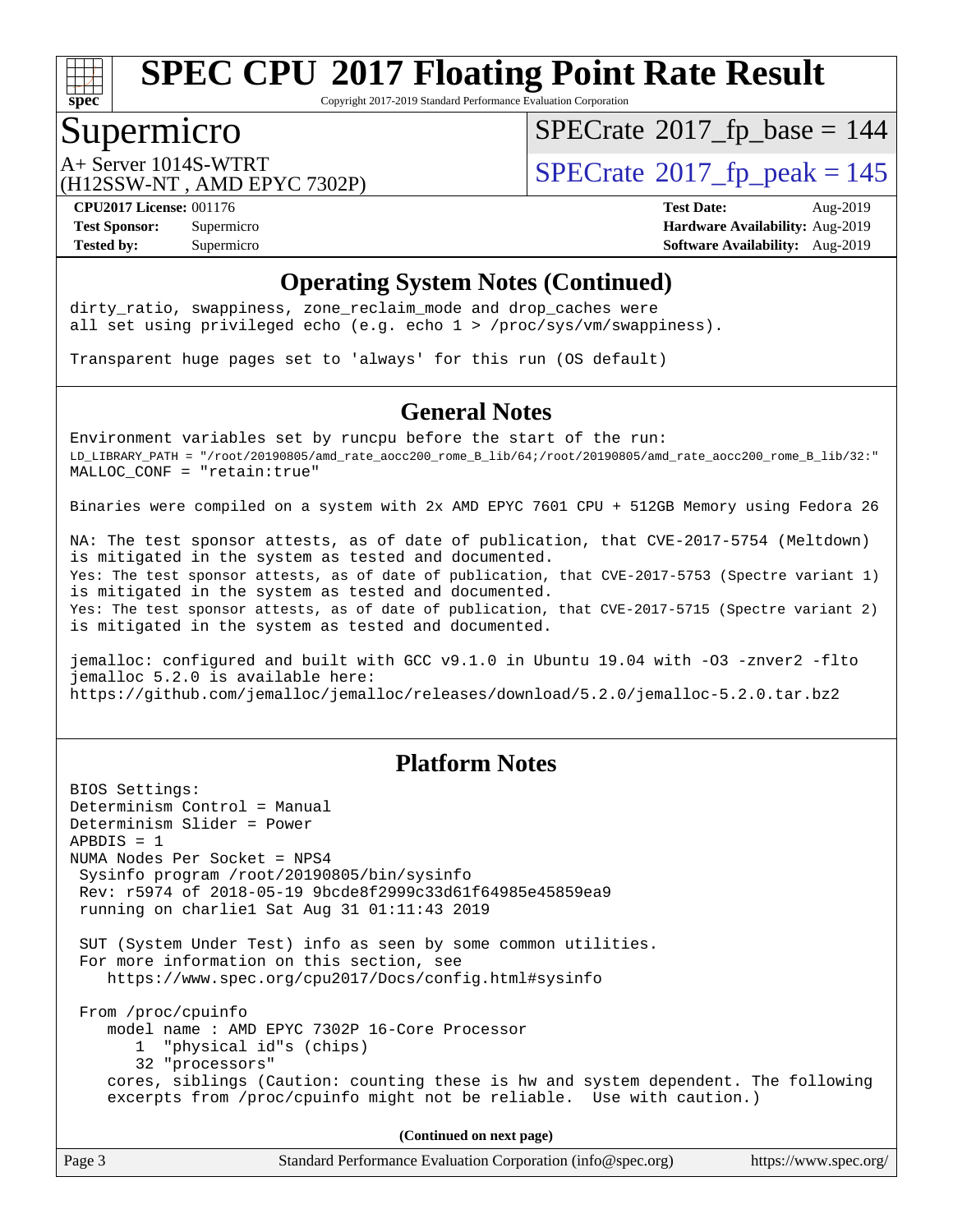

Copyright 2017-2019 Standard Performance Evaluation Corporation

#### Supermicro

 $SPECTate$ <sup>®</sup>[2017\\_fp\\_base =](http://www.spec.org/auto/cpu2017/Docs/result-fields.html#SPECrate2017fpbase) 144

(H12SSW-NT , AMD EPYC 7302P)

 $A+$  Server 1014S-WTRT  $\begin{array}{c|c}\n\text{A+ Server 1014S-WTRT} & & \text{SPECrate} \n\hline\n\text{B+ Server 2017_fp}\n\end{array}$  $\begin{array}{c|c}\n\text{A+ Server 1014S-WTRT} & & \text{SPECrate} \n\hline\n\text{B+ Server 2017_fp}\n\end{array}$  $\begin{array}{c|c}\n\text{A+ Server 1014S-WTRT} & & \text{SPECrate} \n\hline\n\text{B+ Server 2017_fp}\n\end{array}$ 

**[CPU2017 License:](http://www.spec.org/auto/cpu2017/Docs/result-fields.html#CPU2017License)** 001176 **[Test Date:](http://www.spec.org/auto/cpu2017/Docs/result-fields.html#TestDate)** Aug-2019 **[Test Sponsor:](http://www.spec.org/auto/cpu2017/Docs/result-fields.html#TestSponsor)** Supermicro **[Hardware Availability:](http://www.spec.org/auto/cpu2017/Docs/result-fields.html#HardwareAvailability)** Aug-2019 **[Tested by:](http://www.spec.org/auto/cpu2017/Docs/result-fields.html#Testedby)** Supermicro **Supermicro [Software Availability:](http://www.spec.org/auto/cpu2017/Docs/result-fields.html#SoftwareAvailability)** Aug-2019

#### **[Platform Notes \(Continued\)](http://www.spec.org/auto/cpu2017/Docs/result-fields.html#PlatformNotes)**

 cpu cores : 16 siblings : 32 physical 0: cores 0 1 4 5 8 9 12 13 16 17 20 21 24 25 28 29 From lscpu: Architecture: x86\_64 CPU op-mode(s): 32-bit, 64-bit Byte Order: Little Endian Address sizes: 43 bits physical, 48 bits virtual  $CPU(s):$  32 On-line CPU(s) list: 0-31 Thread(s) per core: 2 Core(s) per socket: 16 Socket(s): 1 NUMA node(s): 4 Vendor ID: AuthenticAMD CPU family: 23 Model: 49 Model name: AMD EPYC 7302P 16-Core Processor Stepping: 0 CPU MHz: 3300.077 CPU max MHz: 3000.0000 CPU min MHz: 1500.0000 BogoMIPS: 6000.25 Virtualization: AMD-V L1d cache: 32K L1i cache: 32K L2 cache: 512K L3 cache: 16384K NUMA node0 CPU(s): 0-3,16-19 NUMA node1 CPU(s): 4-7,20-23 NUMA node2 CPU(s): 8-11,24-27 NUMA node3 CPU(s): 12-15,28-31 Flags: fpu vme de pse tsc msr pae mce cx8 apic sep mtrr pge mca cmov pat pse36 clflush mmx fxsr sse sse2 ht syscall nx mmxext fxsr\_opt pdpe1gb rdtscp lm constant\_tsc rep\_good nopl xtopology nonstop\_tsc cpuid extd\_apicid aperfmperf pni pclmulqdq monitor ssse3 fma cx16 sse4\_1 sse4\_2 movbe popcnt aes xsave avx f16c rdrand lahf\_lm cmp\_legacy svm extapic cr8\_legacy abm sse4a misalignsse 3dnowprefetch osvw ibs skinit wdt tce topoext perfctr\_core perfctr\_nb bpext perfctr\_llc mwaitx cpb cat\_l3 cdp\_l3 hw\_pstate sme ssbd mba sev ibrs ibpb stibp vmmcall fsgsbase bmi1 avx2 smep bmi2 cqm rdt\_a rdseed adx smap clflushopt clwb sha\_ni xsaveopt xsavec xgetbv1 xsaves cqm\_llc cqm\_occup\_llc cqm\_mbm\_total cqm\_mbm\_local clzero irperf xsaveerptr wbnoinvd arat npt lbrv svm\_lock nrip\_save tsc\_scale vmcb\_clean flushbyasid decodeassists pausefilter pfthreshold avic v\_vmsave\_vmload vgif umip rdpid overflow\_recov succor smca /proc/cpuinfo cache data **(Continued on next page)**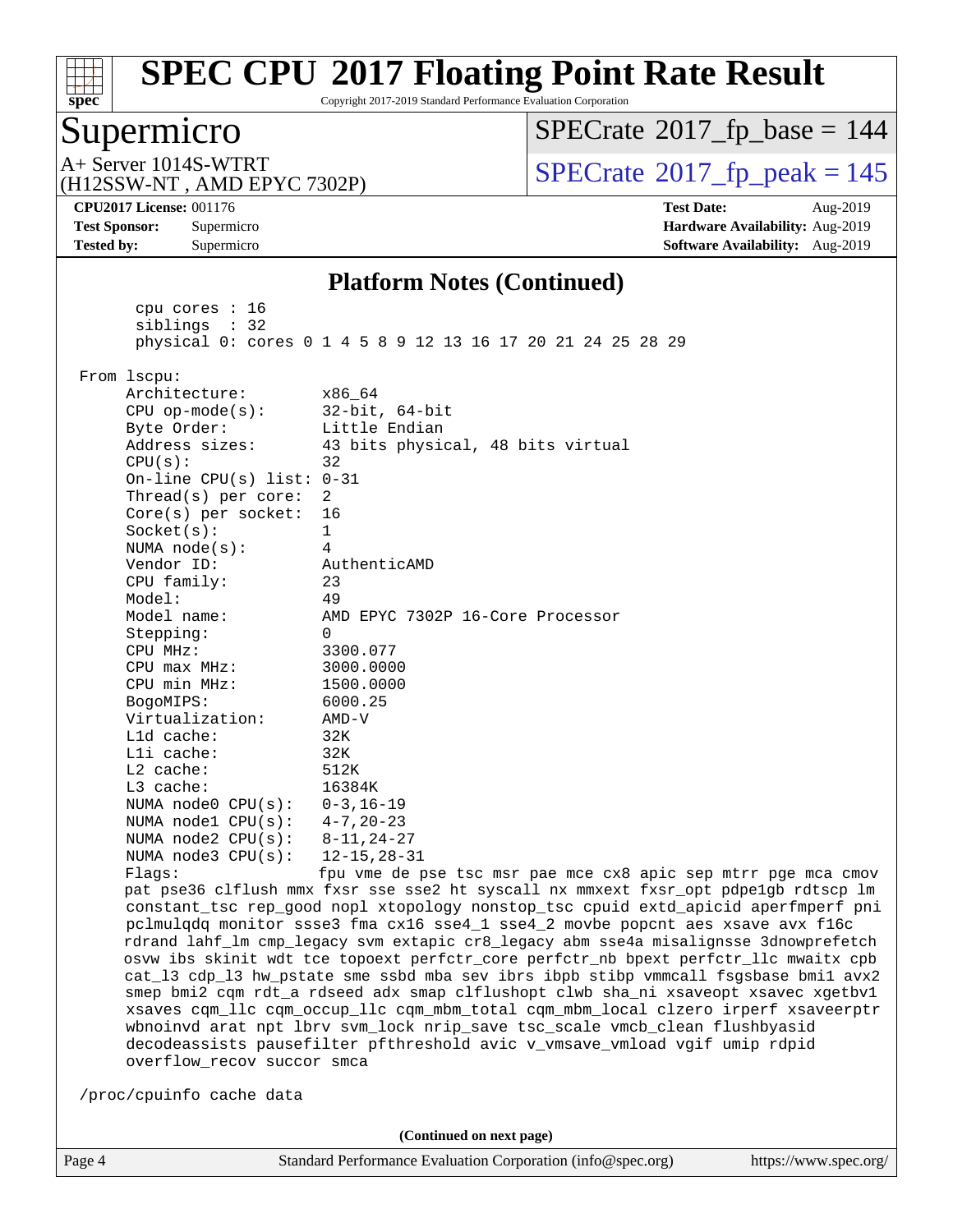

Copyright 2017-2019 Standard Performance Evaluation Corporation

#### Supermicro

 $SPECTate$ <sup>®</sup>[2017\\_fp\\_base =](http://www.spec.org/auto/cpu2017/Docs/result-fields.html#SPECrate2017fpbase) 144

(H12SSW-NT , AMD EPYC 7302P)

 $A+$  Server 1014S-WTRT<br>
(H12SSW-NT AMD EPYC 7302P) [SPECrate](http://www.spec.org/auto/cpu2017/Docs/result-fields.html#SPECrate2017fppeak)®[2017\\_fp\\_peak = 1](http://www.spec.org/auto/cpu2017/Docs/result-fields.html#SPECrate2017fppeak)45

**[CPU2017 License:](http://www.spec.org/auto/cpu2017/Docs/result-fields.html#CPU2017License)** 001176 **[Test Date:](http://www.spec.org/auto/cpu2017/Docs/result-fields.html#TestDate)** Aug-2019 **[Test Sponsor:](http://www.spec.org/auto/cpu2017/Docs/result-fields.html#TestSponsor)** Supermicro **[Hardware Availability:](http://www.spec.org/auto/cpu2017/Docs/result-fields.html#HardwareAvailability)** Aug-2019 **[Tested by:](http://www.spec.org/auto/cpu2017/Docs/result-fields.html#Testedby)** Supermicro **[Software Availability:](http://www.spec.org/auto/cpu2017/Docs/result-fields.html#SoftwareAvailability)** Aug-2019

#### **[Platform Notes \(Continued\)](http://www.spec.org/auto/cpu2017/Docs/result-fields.html#PlatformNotes)**

cache size : 512 KB

 From numactl --hardware WARNING: a numactl 'node' might or might not correspond to a physical chip. available: 4 nodes (0-3) node 0 cpus: 0 1 2 3 16 17 18 19 node 0 size: 128825 MB node 0 free: 128041 MB node 1 cpus: 4 5 6 7 20 21 22 23 node 1 size: 129011 MB node 1 free: 128521 MB node 2 cpus: 8 9 10 11 24 25 26 27 node 2 size: 128987 MB node 2 free: 128376 MB node 3 cpus: 12 13 14 15 28 29 30 31 node 3 size: 128997 MB node 3 free: 128497 MB node distances: node 0 1 2 3 0: 10 12 12 12 1: 12 10 12 12 2: 12 12 10 12 3: 12 12 12 10 From /proc/meminfo MemTotal: 528200984 kB HugePages\_Total: 0 Hugepagesize: 2048 kB /usr/bin/lsb\_release -d Ubuntu 19.04 From /etc/\*release\* /etc/\*version\* debian\_version: buster/sid os-release: NAME="Ubuntu" VERSION="19.04 (Disco Dingo)" ID=ubuntu ID\_LIKE=debian PRETTY\_NAME="Ubuntu 19.04" VERSION\_ID="19.04" HOME\_URL="<https://www.ubuntu.com/"> SUPPORT\_URL="<https://help.ubuntu.com/"> uname -a: Linux charlie1 5.0.0-25-generic #26-Ubuntu SMP Thu Aug 1 12:04:58 UTC 2019 x86\_64 x86\_64 x86\_64 GNU/Linux **(Continued on next page)**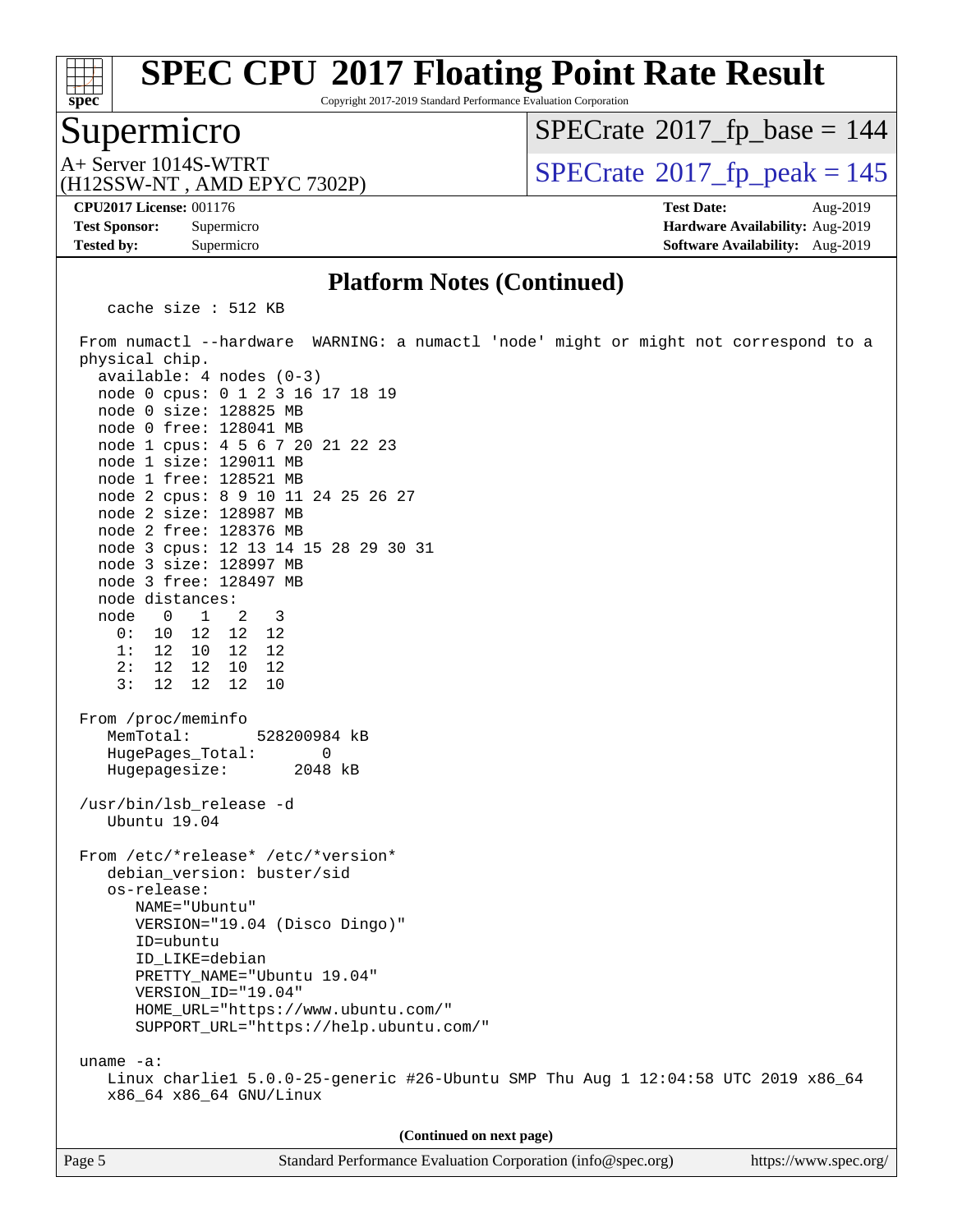

Copyright 2017-2019 Standard Performance Evaluation Corporation

#### Supermicro

 $SPECrate$ <sup>®</sup>[2017\\_fp\\_base =](http://www.spec.org/auto/cpu2017/Docs/result-fields.html#SPECrate2017fpbase) 144

(H12SSW-NT , AMD EPYC 7302P)

 $A+$  Server 1014S-WTRT<br>
(H12SSW-NT AMD EPYC 7302P) [SPECrate](http://www.spec.org/auto/cpu2017/Docs/result-fields.html#SPECrate2017fppeak)®[2017\\_fp\\_peak = 1](http://www.spec.org/auto/cpu2017/Docs/result-fields.html#SPECrate2017fppeak)45

**[Tested by:](http://www.spec.org/auto/cpu2017/Docs/result-fields.html#Testedby)** Supermicro **Supermicro [Software Availability:](http://www.spec.org/auto/cpu2017/Docs/result-fields.html#SoftwareAvailability)** Aug-2019

**[CPU2017 License:](http://www.spec.org/auto/cpu2017/Docs/result-fields.html#CPU2017License)** 001176 **[Test Date:](http://www.spec.org/auto/cpu2017/Docs/result-fields.html#TestDate)** Aug-2019 **[Test Sponsor:](http://www.spec.org/auto/cpu2017/Docs/result-fields.html#TestSponsor)** Supermicro **[Hardware Availability:](http://www.spec.org/auto/cpu2017/Docs/result-fields.html#HardwareAvailability)** Aug-2019

#### **[Platform Notes \(Continued\)](http://www.spec.org/auto/cpu2017/Docs/result-fields.html#PlatformNotes)**

Kernel self-reported vulnerability status:

 CVE-2017-5754 (Meltdown): Not affected CVE-2017-5753 (Spectre variant 1): Mitigation: usercopy/swapgs barriers and \_\_user pointer sanitization CVE-2017-5715 (Spectre variant 2): Mitigation: Full AMD retpoline, IBPB: conditional, IBRS\_FW, STIBP: conditional, RSB filling

run-level 5 Aug 30 17:40

 SPEC is set to: /root/20190805 Filesystem Type Size Used Avail Use% Mounted on /dev/nvme0n1p2 ext4 3.5T 14G 3.3T 1% /

 Additional information from dmidecode follows. WARNING: Use caution when you interpret this section. The 'dmidecode' program reads system data which is "intended to allow hardware to be accurately determined", but the intent may not be met, as there are frequent changes to hardware, firmware, and the "DMTF SMBIOS" standard. BIOS American Megatrends Inc. 1.0 07/19/2019

 Memory: 8x SK Hynix HMAA8GR7AJR4N-XN 64 kB 2 rank 3200

(End of data from sysinfo program)

#### **[Compiler Version Notes](http://www.spec.org/auto/cpu2017/Docs/result-fields.html#CompilerVersionNotes)**

| Page 6              | Standard Performance Evaluation Corporation (info@spec.org)                                                                                                            | https://www.spec.org/ |
|---------------------|------------------------------------------------------------------------------------------------------------------------------------------------------------------------|-----------------------|
|                     | (Continued on next page)                                                                                                                                               |                       |
| Thread model: posix | AOCC 2 0 0-Build#191) (based on LLVM AOCC.LLVM.2.0.0.B191.2019 07 19)<br>Target: x86_64-unknown-linux-gnu<br>InstalledDir: /sppo/dev/compilers/aocc-compiler-2.0.0/bin |                       |
|                     | AOCC.LLVM.2.0.0.B191.2019_07_19 clang version 8.0.0 (CLANG: Jenkins                                                                                                    |                       |
| $C++$               | 508.namd_r(base, peak) 510.parest_r(base, peak)                                                                                                                        |                       |
|                     |                                                                                                                                                                        |                       |
|                     | InstalledDir: /sppo/dev/compilers/aocc-compiler-2.0.0/bin                                                                                                              |                       |
| Thread model: posix | Target: x86_64-unknown-linux-gnu                                                                                                                                       |                       |
|                     | AOCC.LLVM.2.0.0.B191.2019_07_19 clang version 8.0.0 (CLANG: Jenkins<br>AOCC 2 0 0-Build#191) (based on LLVM AOCC.LLVM.2.0.0.B191.2019 07 19)                           |                       |
|                     | $544.nab_r(base, peak)$                                                                                                                                                |                       |
| C                   | 519.1bm_r(base, peak) 538.imagick_r(base, peak)                                                                                                                        |                       |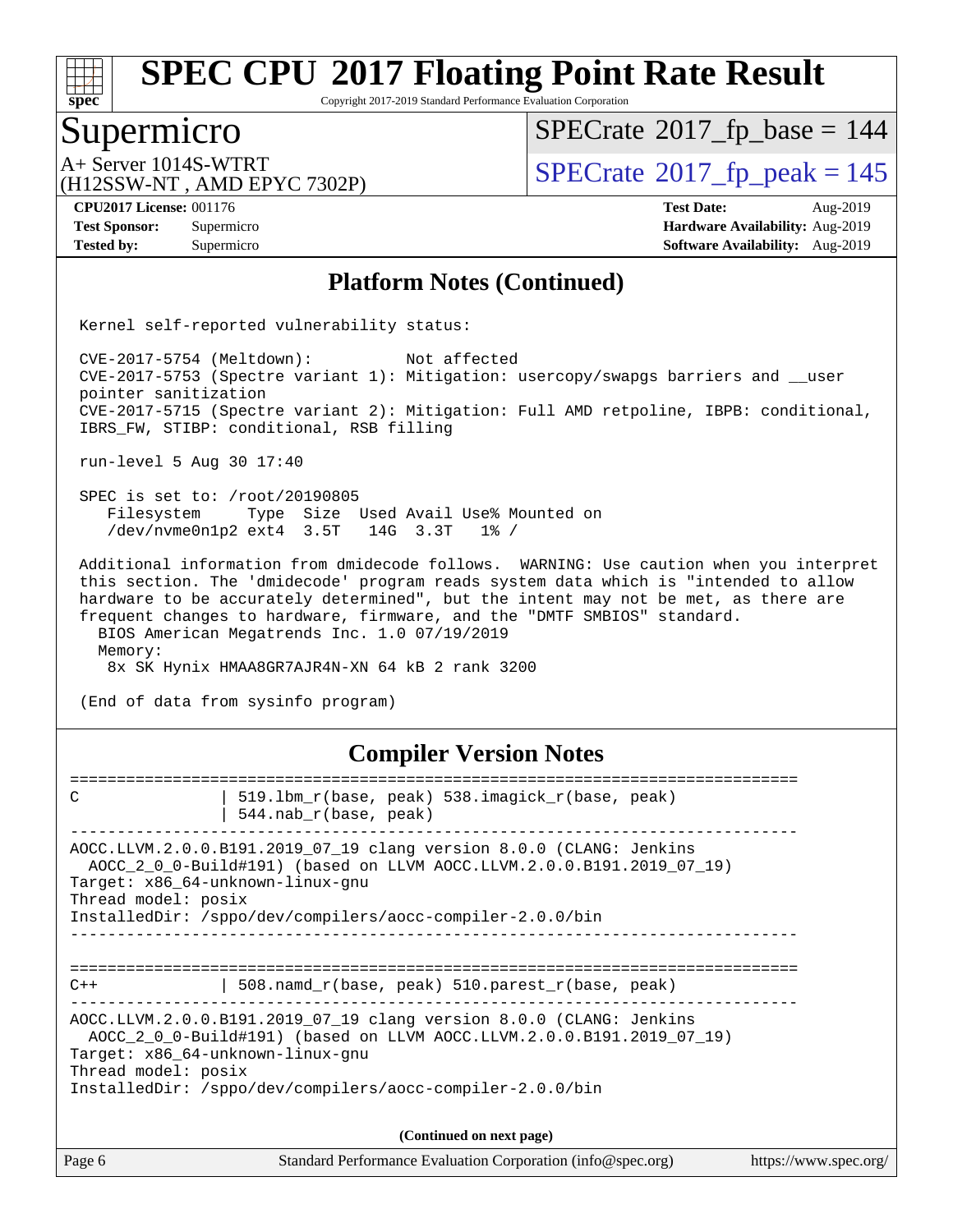

Copyright 2017-2019 Standard Performance Evaluation Corporation

## Supermicro

 $SPECrate$ <sup>®</sup>[2017\\_fp\\_base =](http://www.spec.org/auto/cpu2017/Docs/result-fields.html#SPECrate2017fpbase) 144

(H12SSW-NT , AMD EPYC 7302P)

A+ Server 1014S-WTRT<br>
(H12SSW-NT, AMD EPYC 7302P) [SPECrate](http://www.spec.org/auto/cpu2017/Docs/result-fields.html#SPECrate2017fppeak)®[2017\\_fp\\_peak = 1](http://www.spec.org/auto/cpu2017/Docs/result-fields.html#SPECrate2017fppeak)45

**[CPU2017 License:](http://www.spec.org/auto/cpu2017/Docs/result-fields.html#CPU2017License)** 001176 **[Test Date:](http://www.spec.org/auto/cpu2017/Docs/result-fields.html#TestDate)** Aug-2019 **[Test Sponsor:](http://www.spec.org/auto/cpu2017/Docs/result-fields.html#TestSponsor)** Supermicro **[Hardware Availability:](http://www.spec.org/auto/cpu2017/Docs/result-fields.html#HardwareAvailability)** Aug-2019 **[Tested by:](http://www.spec.org/auto/cpu2017/Docs/result-fields.html#Testedby)** Supermicro **Supermicro [Software Availability:](http://www.spec.org/auto/cpu2017/Docs/result-fields.html#SoftwareAvailability)** Aug-2019

#### **[Compiler Version Notes \(Continued\)](http://www.spec.org/auto/cpu2017/Docs/result-fields.html#CompilerVersionNotes)**

| ==========================                                        | C++, C $  511.povray_r(base, peak) 526.blender_r(base, peak)$                                                                                                                                                                                                                                                                                                                                                                                                                                                                                                                                                                                                                                                                                   |                       |
|-------------------------------------------------------------------|-------------------------------------------------------------------------------------------------------------------------------------------------------------------------------------------------------------------------------------------------------------------------------------------------------------------------------------------------------------------------------------------------------------------------------------------------------------------------------------------------------------------------------------------------------------------------------------------------------------------------------------------------------------------------------------------------------------------------------------------------|-----------------------|
| Thread model: posix<br>Thread model: posix                        | AOCC.LLVM.2.0.0.B191.2019_07_19 clang version 8.0.0 (CLANG: Jenkins<br>AOCC_2_0_0-Build#191) (based on LLVM AOCC.LLVM.2.0.0.B191.2019_07_19)<br>Target: x86_64-unknown-linux-gnu<br>InstalledDir: /sppo/dev/compilers/aocc-compiler-2.0.0/bin<br>AOCC.LLVM.2.0.0.B191.2019_07_19 clang version 8.0.0 (CLANG: Jenkins<br>AOCC_2_0_0-Build#191) (based on LLVM AOCC.LLVM.2.0.0.B191.2019_07_19)<br>Target: x86_64-unknown-linux-gnu<br>InstalledDir: /sppo/dev/compilers/aocc-compiler-2.0.0/bin                                                                                                                                                                                                                                                  |                       |
|                                                                   | $C++$ , C, Fortran   507.cactuBSSN_r(base, peak)                                                                                                                                                                                                                                                                                                                                                                                                                                                                                                                                                                                                                                                                                                |                       |
| Thread model: posix<br>Thread model: posix<br>Thread model: posix | AOCC.LLVM.2.0.0.B191.2019_07_19 clang version 8.0.0 (CLANG: Jenkins<br>AOCC_2_0_0-Build#191) (based on LLVM AOCC.LLVM.2.0.0.B191.2019_07_19)<br>Target: x86_64-unknown-linux-gnu<br>InstalledDir: /sppo/dev/compilers/aocc-compiler-2.0.0/bin<br>AOCC.LLVM.2.0.0.B191.2019_07_19 clang version 8.0.0 (CLANG: Jenkins<br>AOCC_2_0_0-Build#191) (based on LLVM AOCC.LLVM.2.0.0.B191.2019_07_19)<br>Target: x86_64-unknown-linux-gnu<br>InstalledDir: /sppo/dev/compilers/aocc-compiler-2.0.0/bin<br>AOCC.LLVM.2.0.0.B191.2019_07_19 clang version 8.0.0 (CLANG: Jenkins<br>AOCC_2_0_0-Build#191) (based on LLVM AOCC.LLVM.2.0.0.B191.2019_07_19)<br>Target: x86_64-unknown-linux-gnu<br>InstalledDir: /sppo/dev/compilers/aocc-compiler-2.0.0/bin |                       |
| Fortran                                                           | 503.bwaves_r(base, peak) 549.fotonik3d_r(base, peak)<br>554.roms_r(base, peak)                                                                                                                                                                                                                                                                                                                                                                                                                                                                                                                                                                                                                                                                  |                       |
| Thread model: posix                                               | AOCC.LLVM.2.0.0.B191.2019_07_19 clang version 8.0.0 (CLANG: Jenkins<br>AOCC_2_0_0-Build#191) (based on LLVM AOCC.LLVM.2.0.0.B191.2019_07_19)<br>Target: x86_64-unknown-linux-gnu<br>InstalledDir: /sppo/dev/compilers/aocc-compiler-2.0.0/bin                                                                                                                                                                                                                                                                                                                                                                                                                                                                                                   |                       |
|                                                                   | (Continued on next page)                                                                                                                                                                                                                                                                                                                                                                                                                                                                                                                                                                                                                                                                                                                        |                       |
| Page 7                                                            | Standard Performance Evaluation Corporation (info@spec.org)                                                                                                                                                                                                                                                                                                                                                                                                                                                                                                                                                                                                                                                                                     | https://www.spec.org/ |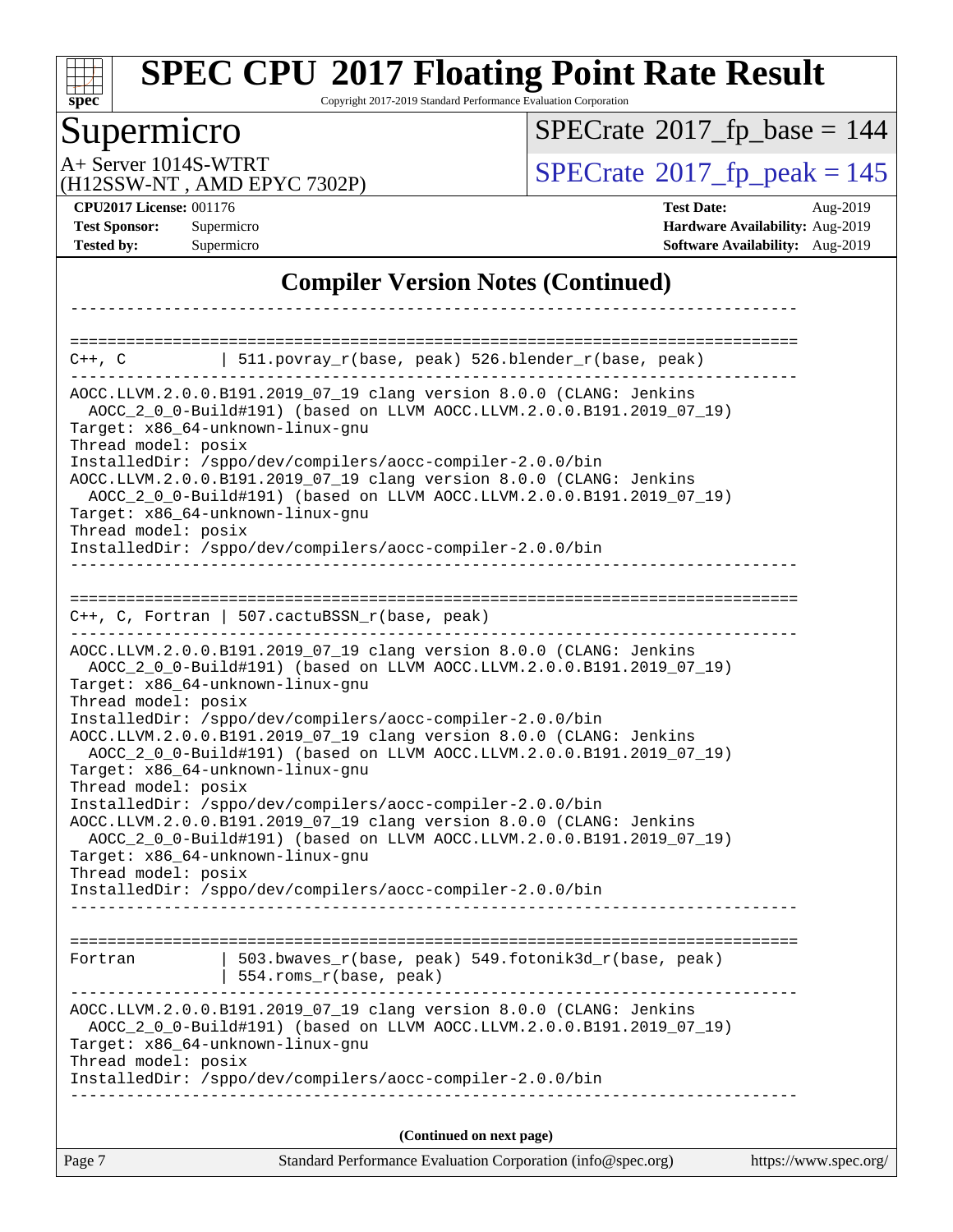

Copyright 2017-2019 Standard Performance Evaluation Corporation

## Supermicro

 $SPECrate$ <sup>®</sup>[2017\\_fp\\_base =](http://www.spec.org/auto/cpu2017/Docs/result-fields.html#SPECrate2017fpbase) 144

(H12SSW-NT , AMD EPYC 7302P)

A+ Server 1014S-WTRT<br>
(H12SSW-NT AMD EPYC 7302P) [SPECrate](http://www.spec.org/auto/cpu2017/Docs/result-fields.html#SPECrate2017fppeak)®[2017\\_fp\\_peak = 1](http://www.spec.org/auto/cpu2017/Docs/result-fields.html#SPECrate2017fppeak)45

**[CPU2017 License:](http://www.spec.org/auto/cpu2017/Docs/result-fields.html#CPU2017License)** 001176 **[Test Date:](http://www.spec.org/auto/cpu2017/Docs/result-fields.html#TestDate)** Aug-2019 **[Test Sponsor:](http://www.spec.org/auto/cpu2017/Docs/result-fields.html#TestSponsor)** Supermicro **[Hardware Availability:](http://www.spec.org/auto/cpu2017/Docs/result-fields.html#HardwareAvailability)** Aug-2019 **[Tested by:](http://www.spec.org/auto/cpu2017/Docs/result-fields.html#Testedby)** Supermicro **Supermicro [Software Availability:](http://www.spec.org/auto/cpu2017/Docs/result-fields.html#SoftwareAvailability)** Aug-2019

#### **[Compiler Version Notes \(Continued\)](http://www.spec.org/auto/cpu2017/Docs/result-fields.html#CompilerVersionNotes)**

| $\vert$ 521.wrf r(base, peak) 527.cam4 r(base, peak)<br>Fortran, C                                                                                                                                                                            |
|-----------------------------------------------------------------------------------------------------------------------------------------------------------------------------------------------------------------------------------------------|
| AOCC.LLVM.2.0.0.B191.2019 07 19 clang version 8.0.0 (CLANG: Jenkins<br>AOCC 2 0 0-Build#191) (based on LLVM AOCC.LLVM.2.0.0.B191.2019 07 19)<br>Target: x86 64-unknown-linux-gnu<br>Thread model: posix                                       |
| InstalledDir: /sppo/dev/compilers/aocc-compiler-2.0.0/bin<br>AOCC.LLVM.2.0.0.B191.2019 07 19 clang version 8.0.0 (CLANG: Jenkins<br>AOCC_2_0_0-Build#191) (based on LLVM AOCC.LLVM.2.0.0.B191.2019_07_19)<br>Target: x86 64-unknown-linux-gnu |
| Thread model: posix<br>InstalledDir: /sppo/dev/compilers/aocc-compiler-2.0.0/bin                                                                                                                                                              |

## **[Base Compiler Invocation](http://www.spec.org/auto/cpu2017/Docs/result-fields.html#BaseCompilerInvocation)**

[C benchmarks](http://www.spec.org/auto/cpu2017/Docs/result-fields.html#Cbenchmarks): [clang](http://www.spec.org/cpu2017/results/res2019q3/cpu2017-20190902-17497.flags.html#user_CCbase_clang-c)

[C++ benchmarks:](http://www.spec.org/auto/cpu2017/Docs/result-fields.html#CXXbenchmarks) [clang++](http://www.spec.org/cpu2017/results/res2019q3/cpu2017-20190902-17497.flags.html#user_CXXbase_clang-cpp)

[Fortran benchmarks](http://www.spec.org/auto/cpu2017/Docs/result-fields.html#Fortranbenchmarks): [flang](http://www.spec.org/cpu2017/results/res2019q3/cpu2017-20190902-17497.flags.html#user_FCbase_flang)

[Benchmarks using both Fortran and C](http://www.spec.org/auto/cpu2017/Docs/result-fields.html#BenchmarksusingbothFortranandC): [flang](http://www.spec.org/cpu2017/results/res2019q3/cpu2017-20190902-17497.flags.html#user_CC_FCbase_flang) [clang](http://www.spec.org/cpu2017/results/res2019q3/cpu2017-20190902-17497.flags.html#user_CC_FCbase_clang-c)

[Benchmarks using both C and C++](http://www.spec.org/auto/cpu2017/Docs/result-fields.html#BenchmarksusingbothCandCXX): [clang++](http://www.spec.org/cpu2017/results/res2019q3/cpu2017-20190902-17497.flags.html#user_CC_CXXbase_clang-cpp) [clang](http://www.spec.org/cpu2017/results/res2019q3/cpu2017-20190902-17497.flags.html#user_CC_CXXbase_clang-c)

[Benchmarks using Fortran, C, and C++:](http://www.spec.org/auto/cpu2017/Docs/result-fields.html#BenchmarksusingFortranCandCXX) [clang++](http://www.spec.org/cpu2017/results/res2019q3/cpu2017-20190902-17497.flags.html#user_CC_CXX_FCbase_clang-cpp) [clang](http://www.spec.org/cpu2017/results/res2019q3/cpu2017-20190902-17497.flags.html#user_CC_CXX_FCbase_clang-c) [flang](http://www.spec.org/cpu2017/results/res2019q3/cpu2017-20190902-17497.flags.html#user_CC_CXX_FCbase_flang)

## **[Base Portability Flags](http://www.spec.org/auto/cpu2017/Docs/result-fields.html#BasePortabilityFlags)**

 503.bwaves\_r: [-DSPEC\\_LP64](http://www.spec.org/cpu2017/results/res2019q3/cpu2017-20190902-17497.flags.html#suite_baseEXTRA_PORTABILITY503_bwaves_r_DSPEC_LP64) 507.cactuBSSN\_r: [-DSPEC\\_LP64](http://www.spec.org/cpu2017/results/res2019q3/cpu2017-20190902-17497.flags.html#suite_baseEXTRA_PORTABILITY507_cactuBSSN_r_DSPEC_LP64) 508.namd\_r: [-DSPEC\\_LP64](http://www.spec.org/cpu2017/results/res2019q3/cpu2017-20190902-17497.flags.html#suite_baseEXTRA_PORTABILITY508_namd_r_DSPEC_LP64) 510.parest\_r: [-DSPEC\\_LP64](http://www.spec.org/cpu2017/results/res2019q3/cpu2017-20190902-17497.flags.html#suite_baseEXTRA_PORTABILITY510_parest_r_DSPEC_LP64) 511.povray\_r: [-DSPEC\\_LP64](http://www.spec.org/cpu2017/results/res2019q3/cpu2017-20190902-17497.flags.html#suite_baseEXTRA_PORTABILITY511_povray_r_DSPEC_LP64)

**(Continued on next page)**

Page 8 Standard Performance Evaluation Corporation [\(info@spec.org\)](mailto:info@spec.org) <https://www.spec.org/>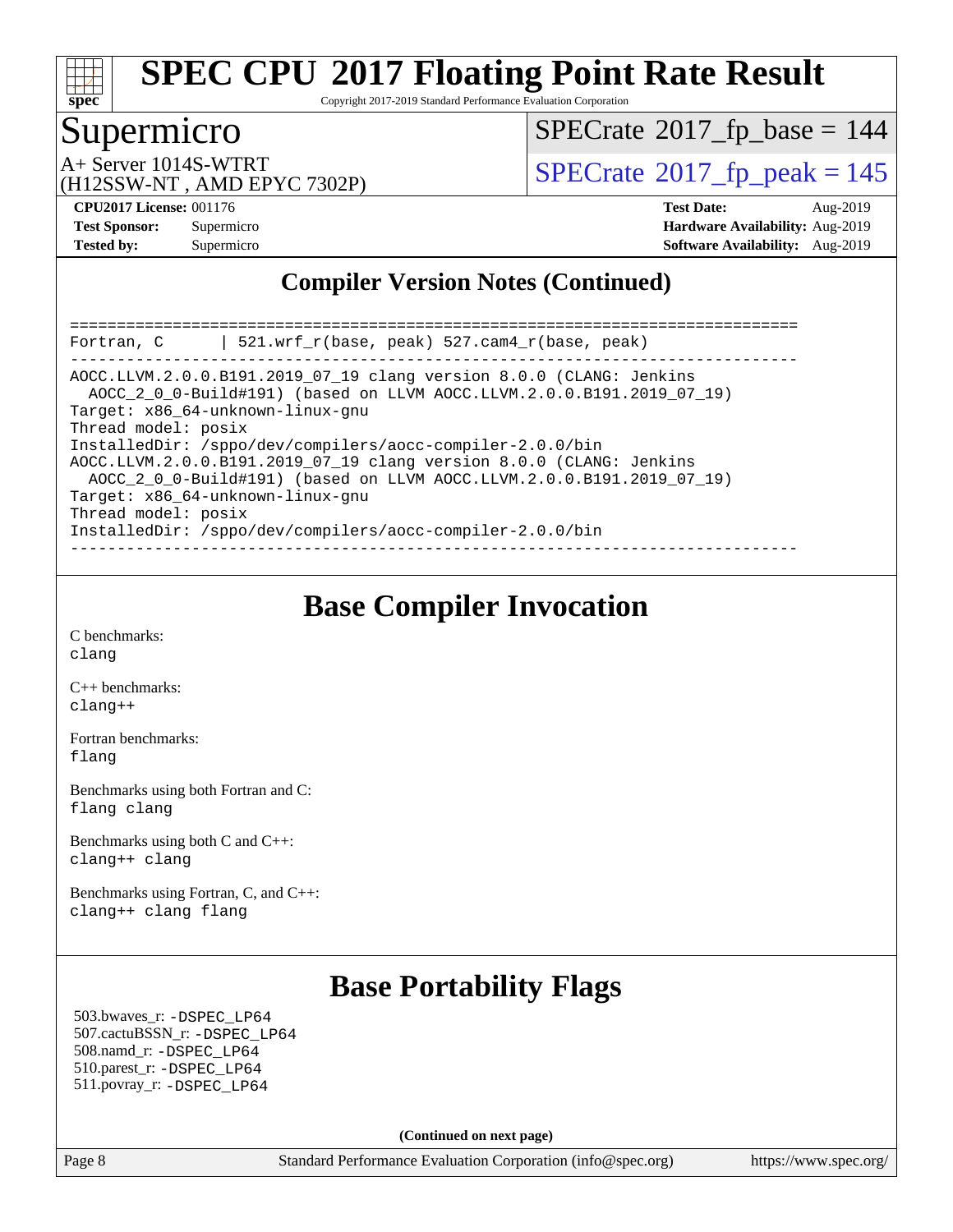

Copyright 2017-2019 Standard Performance Evaluation Corporation

## Supermicro

 $SPECrate$ <sup>®</sup>[2017\\_fp\\_base =](http://www.spec.org/auto/cpu2017/Docs/result-fields.html#SPECrate2017fpbase) 144

(H12SSW-NT , AMD EPYC 7302P)

A+ Server 1014S-WTRT  $\begin{array}{c} \text{SPECrate} \text{\textdegree}2017\_fp\_peak = 145 \\ \text{SPECrate} \text{\textdegree}2017\_fp\_peak = 145 \end{array}$  $\begin{array}{c} \text{SPECrate} \text{\textdegree}2017\_fp\_peak = 145 \\ \text{SPECrate} \text{\textdegree}2017\_fp\_peak = 145 \end{array}$  $\begin{array}{c} \text{SPECrate} \text{\textdegree}2017\_fp\_peak = 145 \\ \text{SPECrate} \text{\textdegree}2017\_fp\_peak = 145 \end{array}$ 

**[CPU2017 License:](http://www.spec.org/auto/cpu2017/Docs/result-fields.html#CPU2017License)** 001176 **[Test Date:](http://www.spec.org/auto/cpu2017/Docs/result-fields.html#TestDate)** Aug-2019 **[Test Sponsor:](http://www.spec.org/auto/cpu2017/Docs/result-fields.html#TestSponsor)** Supermicro **[Hardware Availability:](http://www.spec.org/auto/cpu2017/Docs/result-fields.html#HardwareAvailability)** Aug-2019 **[Tested by:](http://www.spec.org/auto/cpu2017/Docs/result-fields.html#Testedby)** Supermicro **Supermicro [Software Availability:](http://www.spec.org/auto/cpu2017/Docs/result-fields.html#SoftwareAvailability)** Aug-2019

## **[Base Portability Flags \(Continued\)](http://www.spec.org/auto/cpu2017/Docs/result-fields.html#BasePortabilityFlags)**

 519.lbm\_r: [-DSPEC\\_LP64](http://www.spec.org/cpu2017/results/res2019q3/cpu2017-20190902-17497.flags.html#suite_baseEXTRA_PORTABILITY519_lbm_r_DSPEC_LP64) 521.wrf\_r: [-DSPEC\\_CASE\\_FLAG](http://www.spec.org/cpu2017/results/res2019q3/cpu2017-20190902-17497.flags.html#b521.wrf_r_baseCPORTABILITY_DSPEC_CASE_FLAG) [-Mbyteswapio](http://www.spec.org/cpu2017/results/res2019q3/cpu2017-20190902-17497.flags.html#user_baseFPORTABILITY521_wrf_r_F-mbyteswapio_543c39ce38db59bcbc3b888917ef58c313007ae1c27520b689e012995ae261114051d1d5efcb4182d175ce22a6a15532d3a9999882dd2c360e6d853f41da6883) [-DSPEC\\_LP64](http://www.spec.org/cpu2017/results/res2019q3/cpu2017-20190902-17497.flags.html#suite_baseEXTRA_PORTABILITY521_wrf_r_DSPEC_LP64) 526.blender\_r: [-funsigned-char](http://www.spec.org/cpu2017/results/res2019q3/cpu2017-20190902-17497.flags.html#user_baseCPORTABILITY526_blender_r_aocc-unsigned-char) [-D\\_\\_BOOL\\_DEFINED](http://www.spec.org/cpu2017/results/res2019q3/cpu2017-20190902-17497.flags.html#b526.blender_r_baseCXXPORTABILITY_D__BOOL_DEFINED) [-DSPEC\\_LP64](http://www.spec.org/cpu2017/results/res2019q3/cpu2017-20190902-17497.flags.html#suite_baseEXTRA_PORTABILITY526_blender_r_DSPEC_LP64) 527.cam4\_r: [-DSPEC\\_CASE\\_FLAG](http://www.spec.org/cpu2017/results/res2019q3/cpu2017-20190902-17497.flags.html#b527.cam4_r_basePORTABILITY_DSPEC_CASE_FLAG) [-DSPEC\\_LP64](http://www.spec.org/cpu2017/results/res2019q3/cpu2017-20190902-17497.flags.html#suite_baseEXTRA_PORTABILITY527_cam4_r_DSPEC_LP64) 538.imagick\_r: [-DSPEC\\_LP64](http://www.spec.org/cpu2017/results/res2019q3/cpu2017-20190902-17497.flags.html#suite_baseEXTRA_PORTABILITY538_imagick_r_DSPEC_LP64) 544.nab\_r: [-DSPEC\\_LP64](http://www.spec.org/cpu2017/results/res2019q3/cpu2017-20190902-17497.flags.html#suite_baseEXTRA_PORTABILITY544_nab_r_DSPEC_LP64) 549.fotonik3d\_r: [-DSPEC\\_LP64](http://www.spec.org/cpu2017/results/res2019q3/cpu2017-20190902-17497.flags.html#suite_baseEXTRA_PORTABILITY549_fotonik3d_r_DSPEC_LP64) 554.roms\_r: [-DSPEC\\_LP64](http://www.spec.org/cpu2017/results/res2019q3/cpu2017-20190902-17497.flags.html#suite_baseEXTRA_PORTABILITY554_roms_r_DSPEC_LP64)

## **[Base Optimization Flags](http://www.spec.org/auto/cpu2017/Docs/result-fields.html#BaseOptimizationFlags)**

#### [C benchmarks](http://www.spec.org/auto/cpu2017/Docs/result-fields.html#Cbenchmarks):

[-flto](http://www.spec.org/cpu2017/results/res2019q3/cpu2017-20190902-17497.flags.html#user_CCbase_aocc-flto) [-Wl,-mllvm -Wl,-function-specialize](http://www.spec.org/cpu2017/results/res2019q3/cpu2017-20190902-17497.flags.html#user_CCbase_F-function-specialize_7e7e661e57922243ee67c9a1251cb8910e607325179a0ce7f2884e09a6f5d4a5ef0ae4f37e8a2a11c95fc48e931f06dc2b6016f14b511fcb441e048bef1b065a) [-Wl,-mllvm -Wl,-region-vectorize](http://www.spec.org/cpu2017/results/res2019q3/cpu2017-20190902-17497.flags.html#user_CCbase_F-region-vectorize_fb6c6b5aa293c88efc6c7c2b52b20755e943585b1fe8658c35afef78727fff56e1a56891413c30e36b8e2a6f9a71126986319243e80eb6110b78b288f533c52b) [-Wl,-mllvm -Wl,-vector-library=LIBMVEC](http://www.spec.org/cpu2017/results/res2019q3/cpu2017-20190902-17497.flags.html#user_CCbase_F-use-vector-library_0a14b27fae317f283640384a31f7bfcc2bd4c1d0b5cfc618a3a430800c9b20217b00f61303eff223a3251b4f06ffbc9739dc5296db9d1fbb9ad24a3939d86d66) [-Wl,-mllvm -Wl,-reduce-array-computations=3](http://www.spec.org/cpu2017/results/res2019q3/cpu2017-20190902-17497.flags.html#user_CCbase_F-reduce-array-computations_b882aefe7a5dda4e33149f6299762b9a720dace3e498e13756f4c04e5a19edf5315c1f3993de2e61ec41e8c206231f84e05da7040e1bb5d69ba27d10a12507e4) [-O3](http://www.spec.org/cpu2017/results/res2019q3/cpu2017-20190902-17497.flags.html#user_CCbase_F-O3) [-ffast-math](http://www.spec.org/cpu2017/results/res2019q3/cpu2017-20190902-17497.flags.html#user_CCbase_aocc-ffast-math) [-march=znver2](http://www.spec.org/cpu2017/results/res2019q3/cpu2017-20190902-17497.flags.html#user_CCbase_aocc-march_3e2e19cff2eeef60c5d90b059483627c9ea47eca6d66670dbd53f9185f6439e27eb5e104cf773e9e8ab18c8842ce63e461a3e948d0214bd567ef3ade411bf467) [-fstruct-layout=3](http://www.spec.org/cpu2017/results/res2019q3/cpu2017-20190902-17497.flags.html#user_CCbase_F-struct-layout) [-mllvm -unroll-threshold=50](http://www.spec.org/cpu2017/results/res2019q3/cpu2017-20190902-17497.flags.html#user_CCbase_F-unroll-threshold_458874500b2c105d6d5cb4d7a611c40e2b16e9e3d26b355fea72d644c3673b4de4b3932662f0ed3dbec75c491a13da2d2ca81180bd779dc531083ef1e1e549dc) [-fremap-arrays](http://www.spec.org/cpu2017/results/res2019q3/cpu2017-20190902-17497.flags.html#user_CCbase_F-fremap-arrays) [-mllvm -function-specialize](http://www.spec.org/cpu2017/results/res2019q3/cpu2017-20190902-17497.flags.html#user_CCbase_F-function-specialize_233b3bdba86027f1b094368157e481c5bc59f40286dc25bfadc1858dcd5745c24fd30d5f188710db7fea399bcc9f44a80b3ce3aacc70a8870250c3ae5e1f35b8) [-mllvm -enable-gvn-hoist](http://www.spec.org/cpu2017/results/res2019q3/cpu2017-20190902-17497.flags.html#user_CCbase_F-enable-gvn-hoist_e5856354646dd6ca1333a0ad99b817e4cf8932b91b82809fd8fd47ceff7b22a89eba5c98fd3e3fa5200368fd772cec3dd56abc3c8f7b655a71b9f9848dddedd5) [-mllvm -reduce-array-computations=3](http://www.spec.org/cpu2017/results/res2019q3/cpu2017-20190902-17497.flags.html#user_CCbase_F-reduce-array-computations_aceadb8604558b566e0e3a0d7a3c1533923dd1fa0889614e16288028922629a28d5695c24d3b3be4306b1e311c54317dfffe3a2e57fbcaabc737a1798de39145) [-mllvm -global-vectorize-slp](http://www.spec.org/cpu2017/results/res2019q3/cpu2017-20190902-17497.flags.html#user_CCbase_F-global-vectorize-slp_a3935e8627af4ced727033b1ffd4db27f4d541a363d28d82bf4c2925fb3a0fd4115d6e42d13a2829f9e024d6608eb67a85cb49770f2da5c5ac8dbc737afad603) [-mllvm -vector-library=LIBMVEC](http://www.spec.org/cpu2017/results/res2019q3/cpu2017-20190902-17497.flags.html#user_CCbase_F-use-vector-library_e584e20b4f7ec96aa109254b65d8e01d864f3d68580371b9d93ed7c338191d4cfce20c3c864632264effc6bbe4c7c38153d02096a342ee92501c4a53204a7871) [-mllvm -inline-threshold=1000](http://www.spec.org/cpu2017/results/res2019q3/cpu2017-20190902-17497.flags.html#user_CCbase_dragonegg-llvm-inline-threshold_b7832241b0a6397e4ecdbaf0eb7defdc10f885c2a282fa3240fdc99844d543fda39cf8a4a9dccf68cf19b5438ac3b455264f478df15da0f4988afa40d8243bab) [-flv-function-specialization](http://www.spec.org/cpu2017/results/res2019q3/cpu2017-20190902-17497.flags.html#user_CCbase_F-flv-function-specialization) [-z muldefs](http://www.spec.org/cpu2017/results/res2019q3/cpu2017-20190902-17497.flags.html#user_CCbase_aocc-muldefs) [-lmvec](http://www.spec.org/cpu2017/results/res2019q3/cpu2017-20190902-17497.flags.html#user_CCbase_F-lmvec) [-lamdlibm](http://www.spec.org/cpu2017/results/res2019q3/cpu2017-20190902-17497.flags.html#user_CCbase_F-lamdlibm) [-ljemalloc](http://www.spec.org/cpu2017/results/res2019q3/cpu2017-20190902-17497.flags.html#user_CCbase_jemalloc-lib) [-lflang](http://www.spec.org/cpu2017/results/res2019q3/cpu2017-20190902-17497.flags.html#user_CCbase_F-lflang)

#### [C++ benchmarks:](http://www.spec.org/auto/cpu2017/Docs/result-fields.html#CXXbenchmarks)

[-std=c++98](http://www.spec.org/cpu2017/results/res2019q3/cpu2017-20190902-17497.flags.html#user_CXXbase_std-cpp) [-flto](http://www.spec.org/cpu2017/results/res2019q3/cpu2017-20190902-17497.flags.html#user_CXXbase_aocc-flto) [-Wl,-mllvm -Wl,-function-specialize](http://www.spec.org/cpu2017/results/res2019q3/cpu2017-20190902-17497.flags.html#user_CXXbase_F-function-specialize_7e7e661e57922243ee67c9a1251cb8910e607325179a0ce7f2884e09a6f5d4a5ef0ae4f37e8a2a11c95fc48e931f06dc2b6016f14b511fcb441e048bef1b065a) [-Wl,-mllvm -Wl,-region-vectorize](http://www.spec.org/cpu2017/results/res2019q3/cpu2017-20190902-17497.flags.html#user_CXXbase_F-region-vectorize_fb6c6b5aa293c88efc6c7c2b52b20755e943585b1fe8658c35afef78727fff56e1a56891413c30e36b8e2a6f9a71126986319243e80eb6110b78b288f533c52b) [-Wl,-mllvm -Wl,-vector-library=LIBMVEC](http://www.spec.org/cpu2017/results/res2019q3/cpu2017-20190902-17497.flags.html#user_CXXbase_F-use-vector-library_0a14b27fae317f283640384a31f7bfcc2bd4c1d0b5cfc618a3a430800c9b20217b00f61303eff223a3251b4f06ffbc9739dc5296db9d1fbb9ad24a3939d86d66) [-Wl,-mllvm -Wl,-reduce-array-computations=3](http://www.spec.org/cpu2017/results/res2019q3/cpu2017-20190902-17497.flags.html#user_CXXbase_F-reduce-array-computations_b882aefe7a5dda4e33149f6299762b9a720dace3e498e13756f4c04e5a19edf5315c1f3993de2e61ec41e8c206231f84e05da7040e1bb5d69ba27d10a12507e4) [-Wl,-mllvm -Wl,-suppress-fmas](http://www.spec.org/cpu2017/results/res2019q3/cpu2017-20190902-17497.flags.html#user_CXXbase_F-suppress-fmas_f00f00630e4a059e8af9c161e9bbf420bcf19890a7f99d5933525e66aa4b0bb3ab2339d2b12d97d3a5f5d271e839fe9c109938e91fe06230fb53651590cfa1e8) [-O3](http://www.spec.org/cpu2017/results/res2019q3/cpu2017-20190902-17497.flags.html#user_CXXbase_F-O3) [-ffast-math](http://www.spec.org/cpu2017/results/res2019q3/cpu2017-20190902-17497.flags.html#user_CXXbase_aocc-ffast-math) [-march=znver2](http://www.spec.org/cpu2017/results/res2019q3/cpu2017-20190902-17497.flags.html#user_CXXbase_aocc-march_3e2e19cff2eeef60c5d90b059483627c9ea47eca6d66670dbd53f9185f6439e27eb5e104cf773e9e8ab18c8842ce63e461a3e948d0214bd567ef3ade411bf467) [-mllvm -loop-unswitch-threshold=200000](http://www.spec.org/cpu2017/results/res2019q3/cpu2017-20190902-17497.flags.html#user_CXXbase_F-loop-unswitch-threshold_f9a82ae3270e55b5fbf79d0d96ee93606b73edbbe527d20b18b7bff1a3a146ad50cfc7454c5297978340ae9213029016a7d16221274d672d3f7f42ed25274e1d) [-mllvm -vector-library=LIBMVEC](http://www.spec.org/cpu2017/results/res2019q3/cpu2017-20190902-17497.flags.html#user_CXXbase_F-use-vector-library_e584e20b4f7ec96aa109254b65d8e01d864f3d68580371b9d93ed7c338191d4cfce20c3c864632264effc6bbe4c7c38153d02096a342ee92501c4a53204a7871) [-mllvm -unroll-threshold=100](http://www.spec.org/cpu2017/results/res2019q3/cpu2017-20190902-17497.flags.html#user_CXXbase_F-unroll-threshold_2755d0c78138845d361fa1543e3a063fffa198df9b3edf0cfb856bbc88a81e1769b12ac7a550c5d35197be55360db1a3f95a8d1304df999456cabf5120c45168) [-flv-function-specialization](http://www.spec.org/cpu2017/results/res2019q3/cpu2017-20190902-17497.flags.html#user_CXXbase_F-flv-function-specialization) [-mllvm -enable-partial-unswitch](http://www.spec.org/cpu2017/results/res2019q3/cpu2017-20190902-17497.flags.html#user_CXXbase_F-enable-partial-unswitch_6e1c33f981d77963b1eaf834973128a7f33ce3f8e27f54689656697a35e89dcc875281e0e6283d043e32f367dcb605ba0e307a92e830f7e326789fa6c61b35d3) [-z muldefs](http://www.spec.org/cpu2017/results/res2019q3/cpu2017-20190902-17497.flags.html#user_CXXbase_aocc-muldefs) [-lmvec](http://www.spec.org/cpu2017/results/res2019q3/cpu2017-20190902-17497.flags.html#user_CXXbase_F-lmvec) [-lamdlibm](http://www.spec.org/cpu2017/results/res2019q3/cpu2017-20190902-17497.flags.html#user_CXXbase_F-lamdlibm) [-ljemalloc](http://www.spec.org/cpu2017/results/res2019q3/cpu2017-20190902-17497.flags.html#user_CXXbase_jemalloc-lib) [-lflang](http://www.spec.org/cpu2017/results/res2019q3/cpu2017-20190902-17497.flags.html#user_CXXbase_F-lflang)

#### [Fortran benchmarks](http://www.spec.org/auto/cpu2017/Docs/result-fields.html#Fortranbenchmarks):

```
-flto -Wl,-mllvm -Wl,-function-specialize
-Wl,-mllvm -Wl,-region-vectorize -Wl,-mllvm -Wl,-vector-library=LIBMVEC
-Wl,-mllvm -Wl,-reduce-array-computations=3 -O3 -march=znver2
-funroll-loops -Mrecursive -mllvm -vector-library=LIBMVEC -z muldefs
-Kieee -fno-finite-math-only -lmvec -lamdlibm -ljemalloc -lflang
```
#### [Benchmarks using both Fortran and C](http://www.spec.org/auto/cpu2017/Docs/result-fields.html#BenchmarksusingbothFortranandC):

```
-flto -Wl,-mllvm -Wl,-function-specialize
-Wl,-mllvm -Wl,-region-vectorize -Wl,-mllvm -Wl,-vector-library=LIBMVEC
-Wl,-mllvm -Wl,-reduce-array-computations=3 -O3 -ffast-math
-march=znver2 -fstruct-layout=3 -mllvm -unroll-threshold=50
```
**(Continued on next page)**

| Page 9 | Standard Performance Evaluation Corporation (info@spec.org) | https://www.spec.org/ |
|--------|-------------------------------------------------------------|-----------------------|
|--------|-------------------------------------------------------------|-----------------------|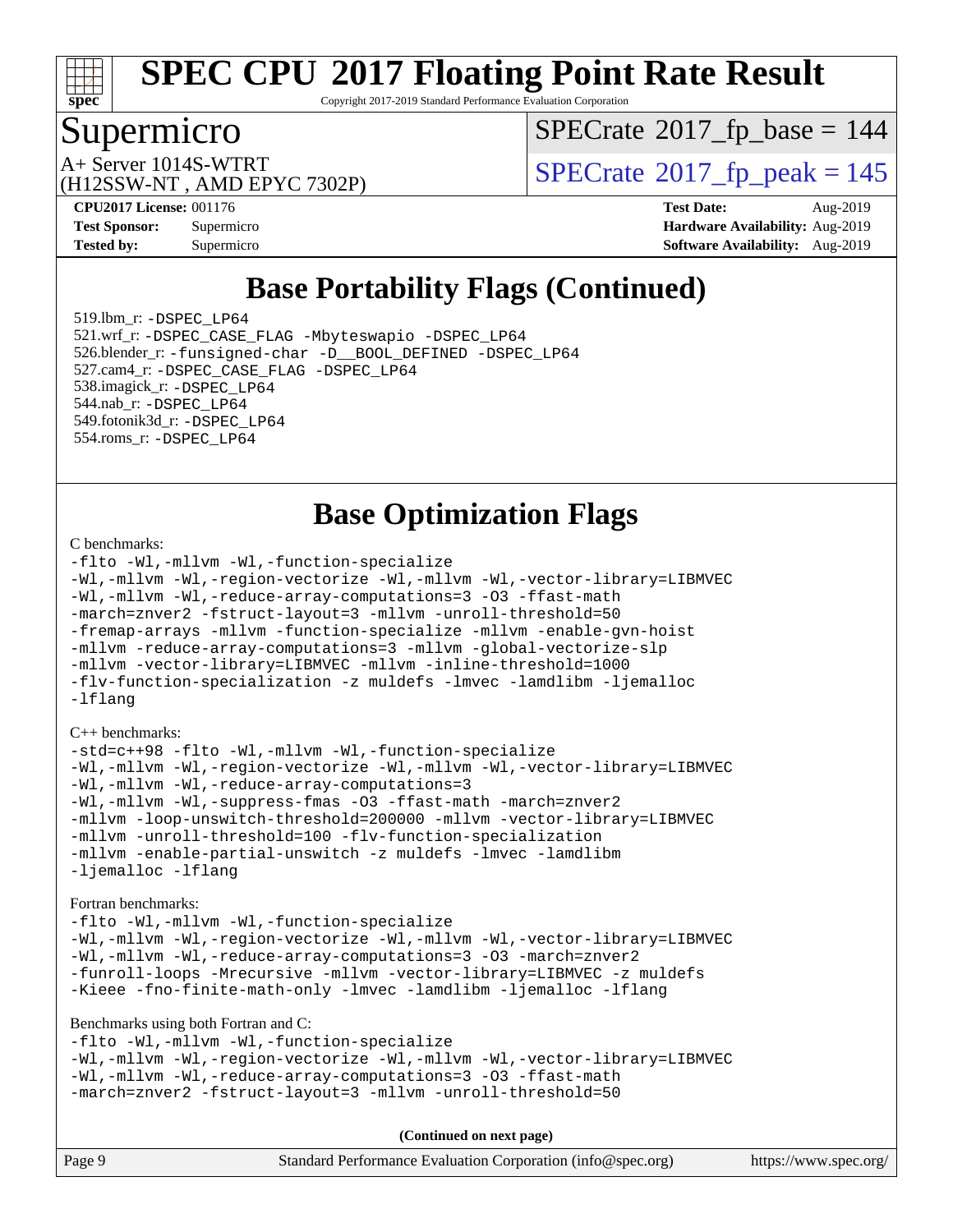

Copyright 2017-2019 Standard Performance Evaluation Corporation

### Supermicro

 $SPECTate$ <sup>®</sup>[2017\\_fp\\_base =](http://www.spec.org/auto/cpu2017/Docs/result-fields.html#SPECrate2017fpbase) 144

(H12SSW-NT , AMD EPYC 7302P)

 $A+$  Server 1014S-WTRT  $\begin{array}{c|c}\n\text{A+Server 1014S-WTRT} & & \text{SPECrate} \n\hline\n\text{B+Server 2017-fp_peak} & = 145\n\end{array}$  $\begin{array}{c|c}\n\text{A+Server 1014S-WTRT} & & \text{SPECrate} \n\hline\n\text{B+Server 2017-fp_peak} & = 145\n\end{array}$  $\begin{array}{c|c}\n\text{A+Server 1014S-WTRT} & & \text{SPECrate} \n\hline\n\text{B+Server 2017-fp_peak} & = 145\n\end{array}$ 

**[Tested by:](http://www.spec.org/auto/cpu2017/Docs/result-fields.html#Testedby)** Supermicro **[Software Availability:](http://www.spec.org/auto/cpu2017/Docs/result-fields.html#SoftwareAvailability)** Aug-2019

**[CPU2017 License:](http://www.spec.org/auto/cpu2017/Docs/result-fields.html#CPU2017License)** 001176 **[Test Date:](http://www.spec.org/auto/cpu2017/Docs/result-fields.html#TestDate)** Aug-2019 **[Test Sponsor:](http://www.spec.org/auto/cpu2017/Docs/result-fields.html#TestSponsor)** Supermicro **[Hardware Availability:](http://www.spec.org/auto/cpu2017/Docs/result-fields.html#HardwareAvailability)** Aug-2019

## **[Base Optimization Flags \(Continued\)](http://www.spec.org/auto/cpu2017/Docs/result-fields.html#BaseOptimizationFlags)**

[Benchmarks using both Fortran and C](http://www.spec.org/auto/cpu2017/Docs/result-fields.html#BenchmarksusingbothFortranandC) (continued):

[-fremap-arrays](http://www.spec.org/cpu2017/results/res2019q3/cpu2017-20190902-17497.flags.html#user_CC_FCbase_F-fremap-arrays) [-mllvm -function-specialize](http://www.spec.org/cpu2017/results/res2019q3/cpu2017-20190902-17497.flags.html#user_CC_FCbase_F-function-specialize_233b3bdba86027f1b094368157e481c5bc59f40286dc25bfadc1858dcd5745c24fd30d5f188710db7fea399bcc9f44a80b3ce3aacc70a8870250c3ae5e1f35b8) [-mllvm -enable-gvn-hoist](http://www.spec.org/cpu2017/results/res2019q3/cpu2017-20190902-17497.flags.html#user_CC_FCbase_F-enable-gvn-hoist_e5856354646dd6ca1333a0ad99b817e4cf8932b91b82809fd8fd47ceff7b22a89eba5c98fd3e3fa5200368fd772cec3dd56abc3c8f7b655a71b9f9848dddedd5) [-mllvm -reduce-array-computations=3](http://www.spec.org/cpu2017/results/res2019q3/cpu2017-20190902-17497.flags.html#user_CC_FCbase_F-reduce-array-computations_aceadb8604558b566e0e3a0d7a3c1533923dd1fa0889614e16288028922629a28d5695c24d3b3be4306b1e311c54317dfffe3a2e57fbcaabc737a1798de39145) [-mllvm -global-vectorize-slp](http://www.spec.org/cpu2017/results/res2019q3/cpu2017-20190902-17497.flags.html#user_CC_FCbase_F-global-vectorize-slp_a3935e8627af4ced727033b1ffd4db27f4d541a363d28d82bf4c2925fb3a0fd4115d6e42d13a2829f9e024d6608eb67a85cb49770f2da5c5ac8dbc737afad603) [-mllvm -vector-library=LIBMVEC](http://www.spec.org/cpu2017/results/res2019q3/cpu2017-20190902-17497.flags.html#user_CC_FCbase_F-use-vector-library_e584e20b4f7ec96aa109254b65d8e01d864f3d68580371b9d93ed7c338191d4cfce20c3c864632264effc6bbe4c7c38153d02096a342ee92501c4a53204a7871) [-mllvm -inline-threshold=1000](http://www.spec.org/cpu2017/results/res2019q3/cpu2017-20190902-17497.flags.html#user_CC_FCbase_dragonegg-llvm-inline-threshold_b7832241b0a6397e4ecdbaf0eb7defdc10f885c2a282fa3240fdc99844d543fda39cf8a4a9dccf68cf19b5438ac3b455264f478df15da0f4988afa40d8243bab) [-flv-function-specialization](http://www.spec.org/cpu2017/results/res2019q3/cpu2017-20190902-17497.flags.html#user_CC_FCbase_F-flv-function-specialization) [-funroll-loops](http://www.spec.org/cpu2017/results/res2019q3/cpu2017-20190902-17497.flags.html#user_CC_FCbase_aocc-unroll-loops) [-Mrecursive](http://www.spec.org/cpu2017/results/res2019q3/cpu2017-20190902-17497.flags.html#user_CC_FCbase_F-mrecursive_20a145d63f12d5750a899e17d4450b5b8b40330a9bb4af13688ca650e6fb30857bbbe44fb35cdbb895df6e5b2769de0a0d7659f51ff17acfbef6febafec4023f) [-z muldefs](http://www.spec.org/cpu2017/results/res2019q3/cpu2017-20190902-17497.flags.html#user_CC_FCbase_aocc-muldefs) [-Kieee](http://www.spec.org/cpu2017/results/res2019q3/cpu2017-20190902-17497.flags.html#user_CC_FCbase_F-kieee) [-fno-finite-math-only](http://www.spec.org/cpu2017/results/res2019q3/cpu2017-20190902-17497.flags.html#user_CC_FCbase_aocc-fno-finite-math-only) [-lmvec](http://www.spec.org/cpu2017/results/res2019q3/cpu2017-20190902-17497.flags.html#user_CC_FCbase_F-lmvec) [-lamdlibm](http://www.spec.org/cpu2017/results/res2019q3/cpu2017-20190902-17497.flags.html#user_CC_FCbase_F-lamdlibm) [-ljemalloc](http://www.spec.org/cpu2017/results/res2019q3/cpu2017-20190902-17497.flags.html#user_CC_FCbase_jemalloc-lib) [-lflang](http://www.spec.org/cpu2017/results/res2019q3/cpu2017-20190902-17497.flags.html#user_CC_FCbase_F-lflang)

[Benchmarks using both C and C++](http://www.spec.org/auto/cpu2017/Docs/result-fields.html#BenchmarksusingbothCandCXX):

[-std=c++98](http://www.spec.org/cpu2017/results/res2019q3/cpu2017-20190902-17497.flags.html#user_CC_CXXbase_std-cpp) [-flto](http://www.spec.org/cpu2017/results/res2019q3/cpu2017-20190902-17497.flags.html#user_CC_CXXbase_aocc-flto) [-Wl,-mllvm -Wl,-function-specialize](http://www.spec.org/cpu2017/results/res2019q3/cpu2017-20190902-17497.flags.html#user_CC_CXXbase_F-function-specialize_7e7e661e57922243ee67c9a1251cb8910e607325179a0ce7f2884e09a6f5d4a5ef0ae4f37e8a2a11c95fc48e931f06dc2b6016f14b511fcb441e048bef1b065a)

[-Wl,-mllvm -Wl,-region-vectorize](http://www.spec.org/cpu2017/results/res2019q3/cpu2017-20190902-17497.flags.html#user_CC_CXXbase_F-region-vectorize_fb6c6b5aa293c88efc6c7c2b52b20755e943585b1fe8658c35afef78727fff56e1a56891413c30e36b8e2a6f9a71126986319243e80eb6110b78b288f533c52b) [-Wl,-mllvm -Wl,-vector-library=LIBMVEC](http://www.spec.org/cpu2017/results/res2019q3/cpu2017-20190902-17497.flags.html#user_CC_CXXbase_F-use-vector-library_0a14b27fae317f283640384a31f7bfcc2bd4c1d0b5cfc618a3a430800c9b20217b00f61303eff223a3251b4f06ffbc9739dc5296db9d1fbb9ad24a3939d86d66) [-Wl,-mllvm -Wl,-reduce-array-computations=3](http://www.spec.org/cpu2017/results/res2019q3/cpu2017-20190902-17497.flags.html#user_CC_CXXbase_F-reduce-array-computations_b882aefe7a5dda4e33149f6299762b9a720dace3e498e13756f4c04e5a19edf5315c1f3993de2e61ec41e8c206231f84e05da7040e1bb5d69ba27d10a12507e4) [-Wl,-mllvm -Wl,-suppress-fmas](http://www.spec.org/cpu2017/results/res2019q3/cpu2017-20190902-17497.flags.html#user_CC_CXXbase_F-suppress-fmas_f00f00630e4a059e8af9c161e9bbf420bcf19890a7f99d5933525e66aa4b0bb3ab2339d2b12d97d3a5f5d271e839fe9c109938e91fe06230fb53651590cfa1e8) [-O3](http://www.spec.org/cpu2017/results/res2019q3/cpu2017-20190902-17497.flags.html#user_CC_CXXbase_F-O3) [-ffast-math](http://www.spec.org/cpu2017/results/res2019q3/cpu2017-20190902-17497.flags.html#user_CC_CXXbase_aocc-ffast-math) [-march=znver2](http://www.spec.org/cpu2017/results/res2019q3/cpu2017-20190902-17497.flags.html#user_CC_CXXbase_aocc-march_3e2e19cff2eeef60c5d90b059483627c9ea47eca6d66670dbd53f9185f6439e27eb5e104cf773e9e8ab18c8842ce63e461a3e948d0214bd567ef3ade411bf467) [-fstruct-layout=3](http://www.spec.org/cpu2017/results/res2019q3/cpu2017-20190902-17497.flags.html#user_CC_CXXbase_F-struct-layout) [-mllvm -unroll-threshold=50](http://www.spec.org/cpu2017/results/res2019q3/cpu2017-20190902-17497.flags.html#user_CC_CXXbase_F-unroll-threshold_458874500b2c105d6d5cb4d7a611c40e2b16e9e3d26b355fea72d644c3673b4de4b3932662f0ed3dbec75c491a13da2d2ca81180bd779dc531083ef1e1e549dc) [-fremap-arrays](http://www.spec.org/cpu2017/results/res2019q3/cpu2017-20190902-17497.flags.html#user_CC_CXXbase_F-fremap-arrays) [-mllvm -function-specialize](http://www.spec.org/cpu2017/results/res2019q3/cpu2017-20190902-17497.flags.html#user_CC_CXXbase_F-function-specialize_233b3bdba86027f1b094368157e481c5bc59f40286dc25bfadc1858dcd5745c24fd30d5f188710db7fea399bcc9f44a80b3ce3aacc70a8870250c3ae5e1f35b8) [-mllvm -enable-gvn-hoist](http://www.spec.org/cpu2017/results/res2019q3/cpu2017-20190902-17497.flags.html#user_CC_CXXbase_F-enable-gvn-hoist_e5856354646dd6ca1333a0ad99b817e4cf8932b91b82809fd8fd47ceff7b22a89eba5c98fd3e3fa5200368fd772cec3dd56abc3c8f7b655a71b9f9848dddedd5) [-mllvm -reduce-array-computations=3](http://www.spec.org/cpu2017/results/res2019q3/cpu2017-20190902-17497.flags.html#user_CC_CXXbase_F-reduce-array-computations_aceadb8604558b566e0e3a0d7a3c1533923dd1fa0889614e16288028922629a28d5695c24d3b3be4306b1e311c54317dfffe3a2e57fbcaabc737a1798de39145) [-mllvm -global-vectorize-slp](http://www.spec.org/cpu2017/results/res2019q3/cpu2017-20190902-17497.flags.html#user_CC_CXXbase_F-global-vectorize-slp_a3935e8627af4ced727033b1ffd4db27f4d541a363d28d82bf4c2925fb3a0fd4115d6e42d13a2829f9e024d6608eb67a85cb49770f2da5c5ac8dbc737afad603) [-mllvm -vector-library=LIBMVEC](http://www.spec.org/cpu2017/results/res2019q3/cpu2017-20190902-17497.flags.html#user_CC_CXXbase_F-use-vector-library_e584e20b4f7ec96aa109254b65d8e01d864f3d68580371b9d93ed7c338191d4cfce20c3c864632264effc6bbe4c7c38153d02096a342ee92501c4a53204a7871) [-mllvm -inline-threshold=1000](http://www.spec.org/cpu2017/results/res2019q3/cpu2017-20190902-17497.flags.html#user_CC_CXXbase_dragonegg-llvm-inline-threshold_b7832241b0a6397e4ecdbaf0eb7defdc10f885c2a282fa3240fdc99844d543fda39cf8a4a9dccf68cf19b5438ac3b455264f478df15da0f4988afa40d8243bab) [-flv-function-specialization](http://www.spec.org/cpu2017/results/res2019q3/cpu2017-20190902-17497.flags.html#user_CC_CXXbase_F-flv-function-specialization) [-mllvm -loop-unswitch-threshold=200000](http://www.spec.org/cpu2017/results/res2019q3/cpu2017-20190902-17497.flags.html#user_CC_CXXbase_F-loop-unswitch-threshold_f9a82ae3270e55b5fbf79d0d96ee93606b73edbbe527d20b18b7bff1a3a146ad50cfc7454c5297978340ae9213029016a7d16221274d672d3f7f42ed25274e1d) [-mllvm -unroll-threshold=100](http://www.spec.org/cpu2017/results/res2019q3/cpu2017-20190902-17497.flags.html#user_CC_CXXbase_F-unroll-threshold_2755d0c78138845d361fa1543e3a063fffa198df9b3edf0cfb856bbc88a81e1769b12ac7a550c5d35197be55360db1a3f95a8d1304df999456cabf5120c45168) [-mllvm -enable-partial-unswitch](http://www.spec.org/cpu2017/results/res2019q3/cpu2017-20190902-17497.flags.html#user_CC_CXXbase_F-enable-partial-unswitch_6e1c33f981d77963b1eaf834973128a7f33ce3f8e27f54689656697a35e89dcc875281e0e6283d043e32f367dcb605ba0e307a92e830f7e326789fa6c61b35d3) [-z muldefs](http://www.spec.org/cpu2017/results/res2019q3/cpu2017-20190902-17497.flags.html#user_CC_CXXbase_aocc-muldefs) [-lmvec](http://www.spec.org/cpu2017/results/res2019q3/cpu2017-20190902-17497.flags.html#user_CC_CXXbase_F-lmvec) [-lamdlibm](http://www.spec.org/cpu2017/results/res2019q3/cpu2017-20190902-17497.flags.html#user_CC_CXXbase_F-lamdlibm) [-ljemalloc](http://www.spec.org/cpu2017/results/res2019q3/cpu2017-20190902-17497.flags.html#user_CC_CXXbase_jemalloc-lib) [-lflang](http://www.spec.org/cpu2017/results/res2019q3/cpu2017-20190902-17497.flags.html#user_CC_CXXbase_F-lflang)

[Benchmarks using Fortran, C, and C++:](http://www.spec.org/auto/cpu2017/Docs/result-fields.html#BenchmarksusingFortranCandCXX)

[-std=c++98](http://www.spec.org/cpu2017/results/res2019q3/cpu2017-20190902-17497.flags.html#user_CC_CXX_FCbase_std-cpp) [-flto](http://www.spec.org/cpu2017/results/res2019q3/cpu2017-20190902-17497.flags.html#user_CC_CXX_FCbase_aocc-flto) [-Wl,-mllvm -Wl,-function-specialize](http://www.spec.org/cpu2017/results/res2019q3/cpu2017-20190902-17497.flags.html#user_CC_CXX_FCbase_F-function-specialize_7e7e661e57922243ee67c9a1251cb8910e607325179a0ce7f2884e09a6f5d4a5ef0ae4f37e8a2a11c95fc48e931f06dc2b6016f14b511fcb441e048bef1b065a) [-Wl,-mllvm -Wl,-region-vectorize](http://www.spec.org/cpu2017/results/res2019q3/cpu2017-20190902-17497.flags.html#user_CC_CXX_FCbase_F-region-vectorize_fb6c6b5aa293c88efc6c7c2b52b20755e943585b1fe8658c35afef78727fff56e1a56891413c30e36b8e2a6f9a71126986319243e80eb6110b78b288f533c52b) [-Wl,-mllvm -Wl,-vector-library=LIBMVEC](http://www.spec.org/cpu2017/results/res2019q3/cpu2017-20190902-17497.flags.html#user_CC_CXX_FCbase_F-use-vector-library_0a14b27fae317f283640384a31f7bfcc2bd4c1d0b5cfc618a3a430800c9b20217b00f61303eff223a3251b4f06ffbc9739dc5296db9d1fbb9ad24a3939d86d66) [-Wl,-mllvm -Wl,-reduce-array-computations=3](http://www.spec.org/cpu2017/results/res2019q3/cpu2017-20190902-17497.flags.html#user_CC_CXX_FCbase_F-reduce-array-computations_b882aefe7a5dda4e33149f6299762b9a720dace3e498e13756f4c04e5a19edf5315c1f3993de2e61ec41e8c206231f84e05da7040e1bb5d69ba27d10a12507e4) [-Wl,-mllvm -Wl,-suppress-fmas](http://www.spec.org/cpu2017/results/res2019q3/cpu2017-20190902-17497.flags.html#user_CC_CXX_FCbase_F-suppress-fmas_f00f00630e4a059e8af9c161e9bbf420bcf19890a7f99d5933525e66aa4b0bb3ab2339d2b12d97d3a5f5d271e839fe9c109938e91fe06230fb53651590cfa1e8) [-O3](http://www.spec.org/cpu2017/results/res2019q3/cpu2017-20190902-17497.flags.html#user_CC_CXX_FCbase_F-O3) [-ffast-math](http://www.spec.org/cpu2017/results/res2019q3/cpu2017-20190902-17497.flags.html#user_CC_CXX_FCbase_aocc-ffast-math) [-march=znver2](http://www.spec.org/cpu2017/results/res2019q3/cpu2017-20190902-17497.flags.html#user_CC_CXX_FCbase_aocc-march_3e2e19cff2eeef60c5d90b059483627c9ea47eca6d66670dbd53f9185f6439e27eb5e104cf773e9e8ab18c8842ce63e461a3e948d0214bd567ef3ade411bf467) [-fstruct-layout=3](http://www.spec.org/cpu2017/results/res2019q3/cpu2017-20190902-17497.flags.html#user_CC_CXX_FCbase_F-struct-layout) [-mllvm -unroll-threshold=50](http://www.spec.org/cpu2017/results/res2019q3/cpu2017-20190902-17497.flags.html#user_CC_CXX_FCbase_F-unroll-threshold_458874500b2c105d6d5cb4d7a611c40e2b16e9e3d26b355fea72d644c3673b4de4b3932662f0ed3dbec75c491a13da2d2ca81180bd779dc531083ef1e1e549dc) [-fremap-arrays](http://www.spec.org/cpu2017/results/res2019q3/cpu2017-20190902-17497.flags.html#user_CC_CXX_FCbase_F-fremap-arrays) [-mllvm -function-specialize](http://www.spec.org/cpu2017/results/res2019q3/cpu2017-20190902-17497.flags.html#user_CC_CXX_FCbase_F-function-specialize_233b3bdba86027f1b094368157e481c5bc59f40286dc25bfadc1858dcd5745c24fd30d5f188710db7fea399bcc9f44a80b3ce3aacc70a8870250c3ae5e1f35b8) [-mllvm -enable-gvn-hoist](http://www.spec.org/cpu2017/results/res2019q3/cpu2017-20190902-17497.flags.html#user_CC_CXX_FCbase_F-enable-gvn-hoist_e5856354646dd6ca1333a0ad99b817e4cf8932b91b82809fd8fd47ceff7b22a89eba5c98fd3e3fa5200368fd772cec3dd56abc3c8f7b655a71b9f9848dddedd5) [-mllvm -reduce-array-computations=3](http://www.spec.org/cpu2017/results/res2019q3/cpu2017-20190902-17497.flags.html#user_CC_CXX_FCbase_F-reduce-array-computations_aceadb8604558b566e0e3a0d7a3c1533923dd1fa0889614e16288028922629a28d5695c24d3b3be4306b1e311c54317dfffe3a2e57fbcaabc737a1798de39145) [-mllvm -global-vectorize-slp](http://www.spec.org/cpu2017/results/res2019q3/cpu2017-20190902-17497.flags.html#user_CC_CXX_FCbase_F-global-vectorize-slp_a3935e8627af4ced727033b1ffd4db27f4d541a363d28d82bf4c2925fb3a0fd4115d6e42d13a2829f9e024d6608eb67a85cb49770f2da5c5ac8dbc737afad603) [-mllvm -vector-library=LIBMVEC](http://www.spec.org/cpu2017/results/res2019q3/cpu2017-20190902-17497.flags.html#user_CC_CXX_FCbase_F-use-vector-library_e584e20b4f7ec96aa109254b65d8e01d864f3d68580371b9d93ed7c338191d4cfce20c3c864632264effc6bbe4c7c38153d02096a342ee92501c4a53204a7871) [-mllvm -inline-threshold=1000](http://www.spec.org/cpu2017/results/res2019q3/cpu2017-20190902-17497.flags.html#user_CC_CXX_FCbase_dragonegg-llvm-inline-threshold_b7832241b0a6397e4ecdbaf0eb7defdc10f885c2a282fa3240fdc99844d543fda39cf8a4a9dccf68cf19b5438ac3b455264f478df15da0f4988afa40d8243bab) [-flv-function-specialization](http://www.spec.org/cpu2017/results/res2019q3/cpu2017-20190902-17497.flags.html#user_CC_CXX_FCbase_F-flv-function-specialization) [-mllvm -loop-unswitch-threshold=200000](http://www.spec.org/cpu2017/results/res2019q3/cpu2017-20190902-17497.flags.html#user_CC_CXX_FCbase_F-loop-unswitch-threshold_f9a82ae3270e55b5fbf79d0d96ee93606b73edbbe527d20b18b7bff1a3a146ad50cfc7454c5297978340ae9213029016a7d16221274d672d3f7f42ed25274e1d) [-mllvm -unroll-threshold=100](http://www.spec.org/cpu2017/results/res2019q3/cpu2017-20190902-17497.flags.html#user_CC_CXX_FCbase_F-unroll-threshold_2755d0c78138845d361fa1543e3a063fffa198df9b3edf0cfb856bbc88a81e1769b12ac7a550c5d35197be55360db1a3f95a8d1304df999456cabf5120c45168) [-mllvm -enable-partial-unswitch](http://www.spec.org/cpu2017/results/res2019q3/cpu2017-20190902-17497.flags.html#user_CC_CXX_FCbase_F-enable-partial-unswitch_6e1c33f981d77963b1eaf834973128a7f33ce3f8e27f54689656697a35e89dcc875281e0e6283d043e32f367dcb605ba0e307a92e830f7e326789fa6c61b35d3) [-funroll-loops](http://www.spec.org/cpu2017/results/res2019q3/cpu2017-20190902-17497.flags.html#user_CC_CXX_FCbase_aocc-unroll-loops) [-Mrecursive](http://www.spec.org/cpu2017/results/res2019q3/cpu2017-20190902-17497.flags.html#user_CC_CXX_FCbase_F-mrecursive_20a145d63f12d5750a899e17d4450b5b8b40330a9bb4af13688ca650e6fb30857bbbe44fb35cdbb895df6e5b2769de0a0d7659f51ff17acfbef6febafec4023f) [-z muldefs](http://www.spec.org/cpu2017/results/res2019q3/cpu2017-20190902-17497.flags.html#user_CC_CXX_FCbase_aocc-muldefs) [-Kieee](http://www.spec.org/cpu2017/results/res2019q3/cpu2017-20190902-17497.flags.html#user_CC_CXX_FCbase_F-kieee) [-fno-finite-math-only](http://www.spec.org/cpu2017/results/res2019q3/cpu2017-20190902-17497.flags.html#user_CC_CXX_FCbase_aocc-fno-finite-math-only) [-lmvec](http://www.spec.org/cpu2017/results/res2019q3/cpu2017-20190902-17497.flags.html#user_CC_CXX_FCbase_F-lmvec) [-lamdlibm](http://www.spec.org/cpu2017/results/res2019q3/cpu2017-20190902-17497.flags.html#user_CC_CXX_FCbase_F-lamdlibm) [-ljemalloc](http://www.spec.org/cpu2017/results/res2019q3/cpu2017-20190902-17497.flags.html#user_CC_CXX_FCbase_jemalloc-lib) [-lflang](http://www.spec.org/cpu2017/results/res2019q3/cpu2017-20190902-17497.flags.html#user_CC_CXX_FCbase_F-lflang)

## **[Peak Compiler Invocation](http://www.spec.org/auto/cpu2017/Docs/result-fields.html#PeakCompilerInvocation)**

[C benchmarks](http://www.spec.org/auto/cpu2017/Docs/result-fields.html#Cbenchmarks): [clang](http://www.spec.org/cpu2017/results/res2019q3/cpu2017-20190902-17497.flags.html#user_CCpeak_clang-c)

[C++ benchmarks:](http://www.spec.org/auto/cpu2017/Docs/result-fields.html#CXXbenchmarks) [clang++](http://www.spec.org/cpu2017/results/res2019q3/cpu2017-20190902-17497.flags.html#user_CXXpeak_clang-cpp)

[Fortran benchmarks](http://www.spec.org/auto/cpu2017/Docs/result-fields.html#Fortranbenchmarks): [flang](http://www.spec.org/cpu2017/results/res2019q3/cpu2017-20190902-17497.flags.html#user_FCpeak_flang)

**(Continued on next page)**

Page 10 Standard Performance Evaluation Corporation [\(info@spec.org\)](mailto:info@spec.org) <https://www.spec.org/>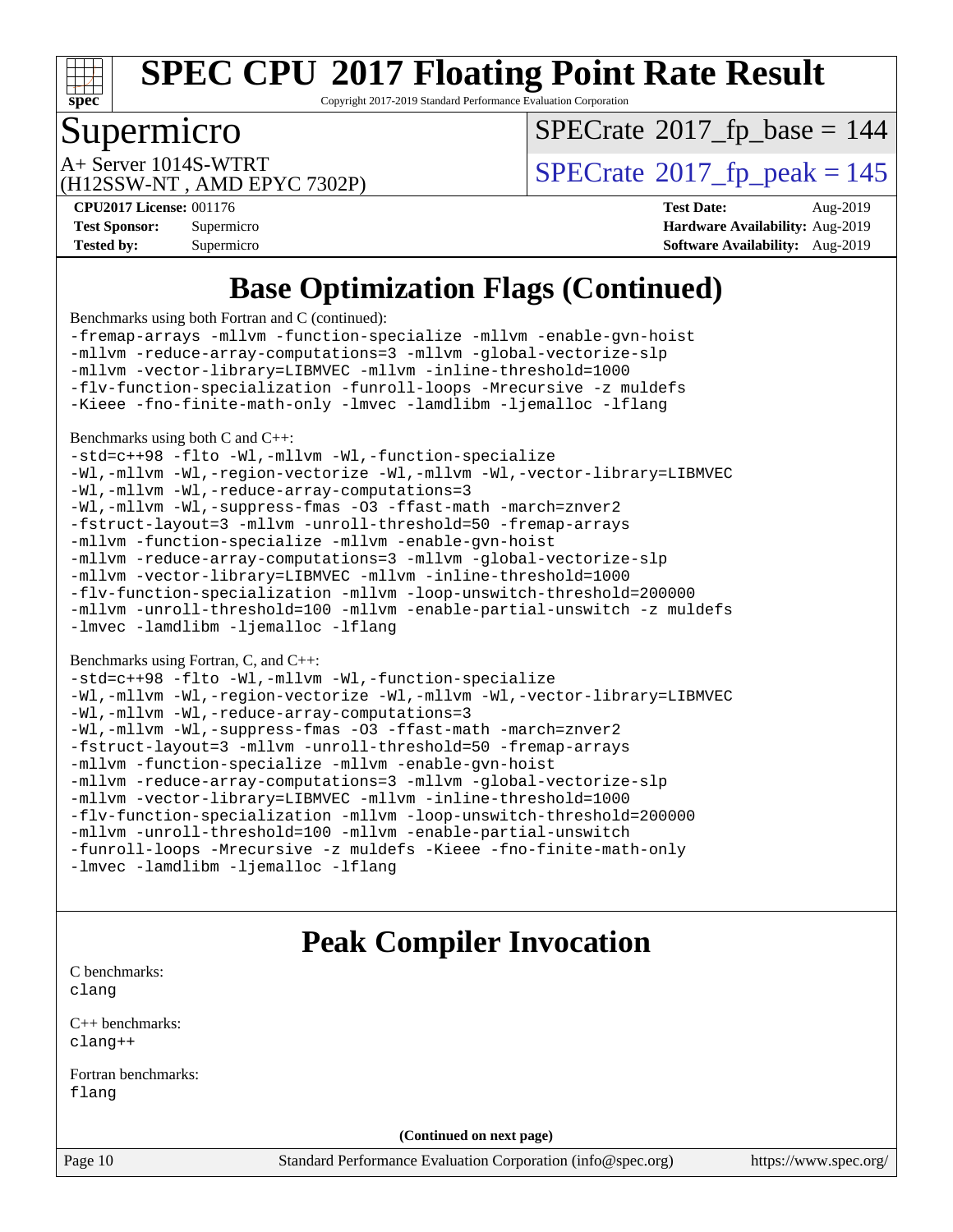

Copyright 2017-2019 Standard Performance Evaluation Corporation

### Supermicro

 $SPECrate$ <sup>®</sup>[2017\\_fp\\_base =](http://www.spec.org/auto/cpu2017/Docs/result-fields.html#SPECrate2017fpbase) 144

(H12SSW-NT , AMD EPYC 7302P)

 $A+$  Server 1014S-WTRT  $\begin{array}{c|c}\n\text{A+Server 1014S-WTRT} & & \text{SPECrate} \n\hline\n\text{B+Server 2017-fp_peak} & = 145\n\end{array}$  $\begin{array}{c|c}\n\text{A+Server 1014S-WTRT} & & \text{SPECrate} \n\hline\n\text{B+Server 2017-fp_peak} & = 145\n\end{array}$  $\begin{array}{c|c}\n\text{A+Server 1014S-WTRT} & & \text{SPECrate} \n\hline\n\text{B+Server 2017-fp_peak} & = 145\n\end{array}$ 

**[CPU2017 License:](http://www.spec.org/auto/cpu2017/Docs/result-fields.html#CPU2017License)** 001176 **[Test Date:](http://www.spec.org/auto/cpu2017/Docs/result-fields.html#TestDate)** Aug-2019 **[Test Sponsor:](http://www.spec.org/auto/cpu2017/Docs/result-fields.html#TestSponsor)** Supermicro **[Hardware Availability:](http://www.spec.org/auto/cpu2017/Docs/result-fields.html#HardwareAvailability)** Aug-2019 **[Tested by:](http://www.spec.org/auto/cpu2017/Docs/result-fields.html#Testedby)** Supermicro **[Software Availability:](http://www.spec.org/auto/cpu2017/Docs/result-fields.html#SoftwareAvailability)** Aug-2019

## **[Peak Compiler Invocation \(Continued\)](http://www.spec.org/auto/cpu2017/Docs/result-fields.html#PeakCompilerInvocation)**

[Benchmarks using both Fortran and C](http://www.spec.org/auto/cpu2017/Docs/result-fields.html#BenchmarksusingbothFortranandC): [flang](http://www.spec.org/cpu2017/results/res2019q3/cpu2017-20190902-17497.flags.html#user_CC_FCpeak_flang) [clang](http://www.spec.org/cpu2017/results/res2019q3/cpu2017-20190902-17497.flags.html#user_CC_FCpeak_clang-c)

[Benchmarks using both C and C++](http://www.spec.org/auto/cpu2017/Docs/result-fields.html#BenchmarksusingbothCandCXX): [clang++](http://www.spec.org/cpu2017/results/res2019q3/cpu2017-20190902-17497.flags.html#user_CC_CXXpeak_clang-cpp) [clang](http://www.spec.org/cpu2017/results/res2019q3/cpu2017-20190902-17497.flags.html#user_CC_CXXpeak_clang-c)

[Benchmarks using Fortran, C, and C++:](http://www.spec.org/auto/cpu2017/Docs/result-fields.html#BenchmarksusingFortranCandCXX) [clang++](http://www.spec.org/cpu2017/results/res2019q3/cpu2017-20190902-17497.flags.html#user_CC_CXX_FCpeak_clang-cpp) [clang](http://www.spec.org/cpu2017/results/res2019q3/cpu2017-20190902-17497.flags.html#user_CC_CXX_FCpeak_clang-c) [flang](http://www.spec.org/cpu2017/results/res2019q3/cpu2017-20190902-17497.flags.html#user_CC_CXX_FCpeak_flang)

## **[Peak Portability Flags](http://www.spec.org/auto/cpu2017/Docs/result-fields.html#PeakPortabilityFlags)**

Same as Base Portability Flags

## **[Peak Optimization Flags](http://www.spec.org/auto/cpu2017/Docs/result-fields.html#PeakOptimizationFlags)**

[C benchmarks](http://www.spec.org/auto/cpu2017/Docs/result-fields.html#Cbenchmarks):

519.lbm\_r: basepeak = yes

```
 538.imagick_r: -flto -Wl,-mllvm -Wl,-function-specialize
-Wl,-mllvm -Wl,-region-vectorize
-Wl,-mllvm -Wl,-vector-library=LIBMVEC
-Wl,-mllvm -Wl,-reduce-array-computations=3 -Ofast
-march=znver2 -mno-sse4a -fstruct-layout=5
-mllvm -vectorize-memory-aggressively
-mllvm -function-specialize -mllvm -enable-gvn-hoist
-mllvm -unroll-threshold=50 -fremap-arrays
-mllvm -vector-library=LIBMVEC
-mllvm -reduce-array-computations=3
-mllvm -global-vectorize-slp -mllvm -inline-threshold=1000
-flv-function-specialization -lmvec -lamdlibm -ljemalloc
-lflang
 544.nab_r: Same as 538.imagick_r
C++ benchmarks: 
 508.namd_r: basepeak = yes
                                     (Continued on next page)
```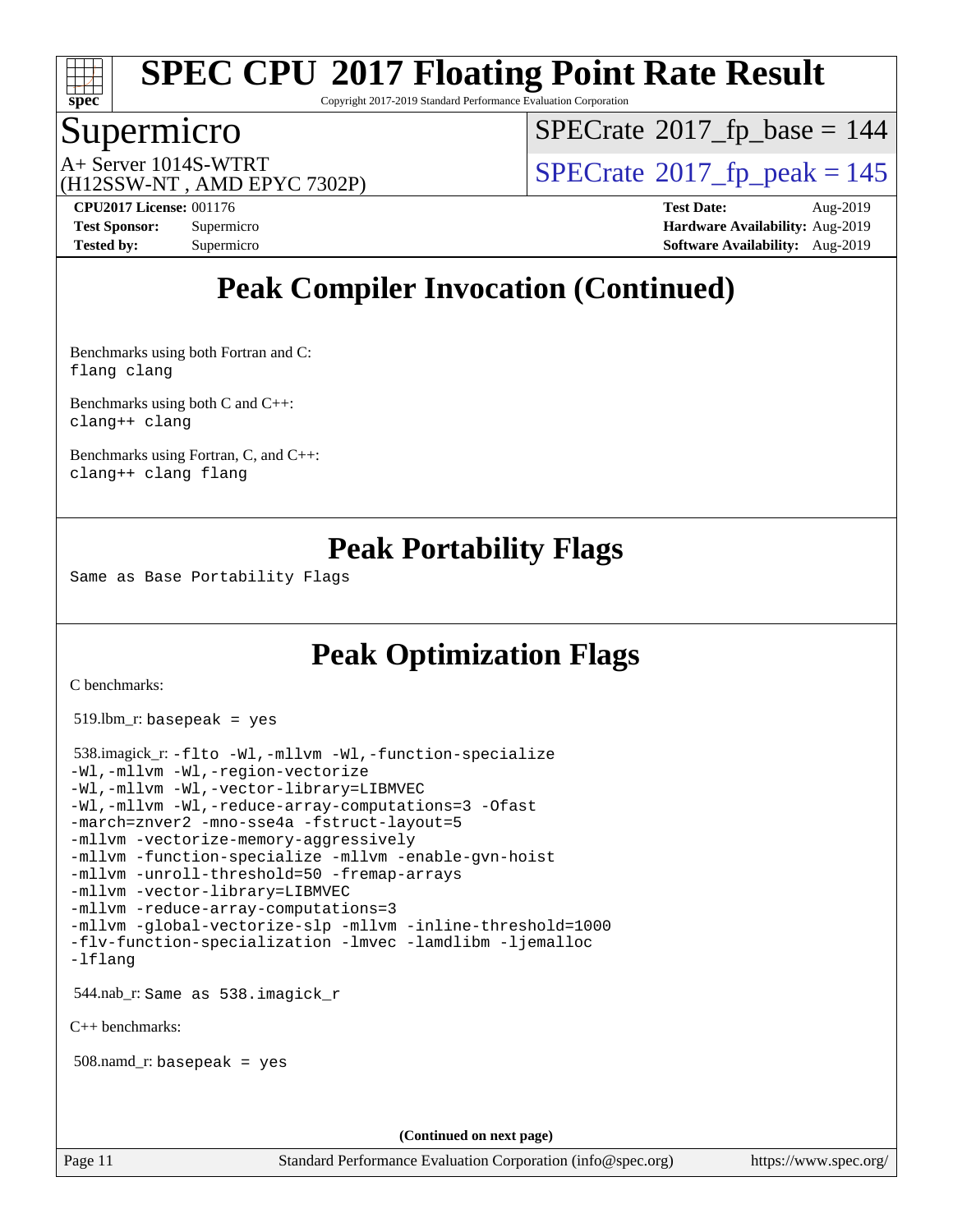

Copyright 2017-2019 Standard Performance Evaluation Corporation

## Supermicro

 $SPECrate$ <sup>®</sup>[2017\\_fp\\_base =](http://www.spec.org/auto/cpu2017/Docs/result-fields.html#SPECrate2017fpbase) 144

(H12SSW-NT , AMD EPYC 7302P)

 $A+$  Server 1014S-WTRT  $\begin{array}{c|c}\n\text{A+Server 1014S-WTRT} & & \text{SPECrate} \n\hline\n\text{B+Server 2017-fp_peak} & = 145\n\end{array}$  $\begin{array}{c|c}\n\text{A+Server 1014S-WTRT} & & \text{SPECrate} \n\hline\n\text{B+Server 2017-fp_peak} & = 145\n\end{array}$  $\begin{array}{c|c}\n\text{A+Server 1014S-WTRT} & & \text{SPECrate} \n\hline\n\text{B+Server 2017-fp_peak} & = 145\n\end{array}$ 

**[CPU2017 License:](http://www.spec.org/auto/cpu2017/Docs/result-fields.html#CPU2017License)** 001176 **[Test Date:](http://www.spec.org/auto/cpu2017/Docs/result-fields.html#TestDate)** Aug-2019 **[Test Sponsor:](http://www.spec.org/auto/cpu2017/Docs/result-fields.html#TestSponsor)** Supermicro **[Hardware Availability:](http://www.spec.org/auto/cpu2017/Docs/result-fields.html#HardwareAvailability)** Aug-2019 **[Tested by:](http://www.spec.org/auto/cpu2017/Docs/result-fields.html#Testedby)** Supermicro **[Software Availability:](http://www.spec.org/auto/cpu2017/Docs/result-fields.html#SoftwareAvailability)** Aug-2019

## **[Peak Optimization Flags \(Continued\)](http://www.spec.org/auto/cpu2017/Docs/result-fields.html#PeakOptimizationFlags)**

 $510.parest_r:$  basepeak = yes [Fortran benchmarks](http://www.spec.org/auto/cpu2017/Docs/result-fields.html#Fortranbenchmarks): 503.bwaves\_r: basepeak = yes  $549.$ fotonik $3d$ <sub>r</sub>: basepeak = yes 554.roms\_r: [-flto](http://www.spec.org/cpu2017/results/res2019q3/cpu2017-20190902-17497.flags.html#user_peakFOPTIMIZELDFLAGS554_roms_r_aocc-flto) [-Wl,-mllvm -Wl,-function-specialize](http://www.spec.org/cpu2017/results/res2019q3/cpu2017-20190902-17497.flags.html#user_peakLDFLAGS554_roms_r_F-function-specialize_7e7e661e57922243ee67c9a1251cb8910e607325179a0ce7f2884e09a6f5d4a5ef0ae4f37e8a2a11c95fc48e931f06dc2b6016f14b511fcb441e048bef1b065a) [-Wl,-mllvm -Wl,-region-vectorize](http://www.spec.org/cpu2017/results/res2019q3/cpu2017-20190902-17497.flags.html#user_peakLDFLAGS554_roms_r_F-region-vectorize_fb6c6b5aa293c88efc6c7c2b52b20755e943585b1fe8658c35afef78727fff56e1a56891413c30e36b8e2a6f9a71126986319243e80eb6110b78b288f533c52b) [-Wl,-mllvm -Wl,-vector-library=LIBMVEC](http://www.spec.org/cpu2017/results/res2019q3/cpu2017-20190902-17497.flags.html#user_peakLDFLAGS554_roms_r_F-use-vector-library_0a14b27fae317f283640384a31f7bfcc2bd4c1d0b5cfc618a3a430800c9b20217b00f61303eff223a3251b4f06ffbc9739dc5296db9d1fbb9ad24a3939d86d66) [-Wl,-mllvm -Wl,-reduce-array-computations=3](http://www.spec.org/cpu2017/results/res2019q3/cpu2017-20190902-17497.flags.html#user_peakLDFLAGS554_roms_r_F-reduce-array-computations_b882aefe7a5dda4e33149f6299762b9a720dace3e498e13756f4c04e5a19edf5315c1f3993de2e61ec41e8c206231f84e05da7040e1bb5d69ba27d10a12507e4) [-Wl,-mllvm -Wl,-enable-X86-prefetching](http://www.spec.org/cpu2017/results/res2019q3/cpu2017-20190902-17497.flags.html#user_peakLDFFLAGS554_roms_r_F-enable-X86-prefetching_362de7b2f7f327d498ff3502bcaa6d8937de40fbbc59a600e539433e6b2cb9ea5e30d4a00c3465ce74a160670b5fcaffd57d10fdc90b0d7ee2c6f387a6bf1aee) [-O3](http://www.spec.org/cpu2017/results/res2019q3/cpu2017-20190902-17497.flags.html#user_peakFOPTIMIZE554_roms_r_F-O3) [-march=znver2](http://www.spec.org/cpu2017/results/res2019q3/cpu2017-20190902-17497.flags.html#user_peakFOPTIMIZE554_roms_r_aocc-march_3e2e19cff2eeef60c5d90b059483627c9ea47eca6d66670dbd53f9185f6439e27eb5e104cf773e9e8ab18c8842ce63e461a3e948d0214bd567ef3ade411bf467) [-funroll-loops](http://www.spec.org/cpu2017/results/res2019q3/cpu2017-20190902-17497.flags.html#user_peakFOPTIMIZE554_roms_r_aocc-unroll-loops) [-Mrecursive](http://www.spec.org/cpu2017/results/res2019q3/cpu2017-20190902-17497.flags.html#user_peakFOPTIMIZE554_roms_r_F-mrecursive_20a145d63f12d5750a899e17d4450b5b8b40330a9bb4af13688ca650e6fb30857bbbe44fb35cdbb895df6e5b2769de0a0d7659f51ff17acfbef6febafec4023f) [-mllvm -vector-library=LIBMVEC](http://www.spec.org/cpu2017/results/res2019q3/cpu2017-20190902-17497.flags.html#user_peakFOPTIMIZE554_roms_r_F-use-vector-library_e584e20b4f7ec96aa109254b65d8e01d864f3d68580371b9d93ed7c338191d4cfce20c3c864632264effc6bbe4c7c38153d02096a342ee92501c4a53204a7871) [-Kieee](http://www.spec.org/cpu2017/results/res2019q3/cpu2017-20190902-17497.flags.html#user_peakEXTRA_FFLAGS554_roms_r_F-kieee) [-fno-finite-math-only](http://www.spec.org/cpu2017/results/res2019q3/cpu2017-20190902-17497.flags.html#user_peakEXTRA_FFLAGS554_roms_r_aocc-fno-finite-math-only) [-lmvec](http://www.spec.org/cpu2017/results/res2019q3/cpu2017-20190902-17497.flags.html#user_peakEXTRA_FLIBSEXTRA_LIBS554_roms_r_F-lmvec) [-lamdlibm](http://www.spec.org/cpu2017/results/res2019q3/cpu2017-20190902-17497.flags.html#user_peakEXTRA_FLIBSEXTRA_LIBS554_roms_r_F-lamdlibm) [-ljemalloc](http://www.spec.org/cpu2017/results/res2019q3/cpu2017-20190902-17497.flags.html#user_peakEXTRA_LIBS554_roms_r_jemalloc-lib) [-lflang](http://www.spec.org/cpu2017/results/res2019q3/cpu2017-20190902-17497.flags.html#user_peakEXTRA_LIBS554_roms_r_F-lflang) [Benchmarks using both Fortran and C](http://www.spec.org/auto/cpu2017/Docs/result-fields.html#BenchmarksusingbothFortranandC): 521.wrf\_r: basepeak = yes 527.cam4\_r: [-flto](http://www.spec.org/cpu2017/results/res2019q3/cpu2017-20190902-17497.flags.html#user_peakCOPTIMIZEFOPTIMIZELDFLAGS527_cam4_r_aocc-flto) [-Wl,-mllvm -Wl,-function-specialize](http://www.spec.org/cpu2017/results/res2019q3/cpu2017-20190902-17497.flags.html#user_peakLDFLAGS527_cam4_r_F-function-specialize_7e7e661e57922243ee67c9a1251cb8910e607325179a0ce7f2884e09a6f5d4a5ef0ae4f37e8a2a11c95fc48e931f06dc2b6016f14b511fcb441e048bef1b065a) [-Wl,-mllvm -Wl,-region-vectorize](http://www.spec.org/cpu2017/results/res2019q3/cpu2017-20190902-17497.flags.html#user_peakLDFLAGS527_cam4_r_F-region-vectorize_fb6c6b5aa293c88efc6c7c2b52b20755e943585b1fe8658c35afef78727fff56e1a56891413c30e36b8e2a6f9a71126986319243e80eb6110b78b288f533c52b) [-Wl,-mllvm -Wl,-vector-library=LIBMVEC](http://www.spec.org/cpu2017/results/res2019q3/cpu2017-20190902-17497.flags.html#user_peakLDFLAGS527_cam4_r_F-use-vector-library_0a14b27fae317f283640384a31f7bfcc2bd4c1d0b5cfc618a3a430800c9b20217b00f61303eff223a3251b4f06ffbc9739dc5296db9d1fbb9ad24a3939d86d66) [-Wl,-mllvm -Wl,-reduce-array-computations=3](http://www.spec.org/cpu2017/results/res2019q3/cpu2017-20190902-17497.flags.html#user_peakLDFLAGS527_cam4_r_F-reduce-array-computations_b882aefe7a5dda4e33149f6299762b9a720dace3e498e13756f4c04e5a19edf5315c1f3993de2e61ec41e8c206231f84e05da7040e1bb5d69ba27d10a12507e4) [-Ofast](http://www.spec.org/cpu2017/results/res2019q3/cpu2017-20190902-17497.flags.html#user_peakCOPTIMIZE527_cam4_r_aocc-Ofast) [-march=znver2](http://www.spec.org/cpu2017/results/res2019q3/cpu2017-20190902-17497.flags.html#user_peakCOPTIMIZEFOPTIMIZE527_cam4_r_aocc-march_3e2e19cff2eeef60c5d90b059483627c9ea47eca6d66670dbd53f9185f6439e27eb5e104cf773e9e8ab18c8842ce63e461a3e948d0214bd567ef3ade411bf467) [-mno-sse4a](http://www.spec.org/cpu2017/results/res2019q3/cpu2017-20190902-17497.flags.html#user_peakCOPTIMIZE527_cam4_r_F-mno-sse4a) [-fstruct-layout=5](http://www.spec.org/cpu2017/results/res2019q3/cpu2017-20190902-17497.flags.html#user_peakCOPTIMIZE527_cam4_r_F-struct-layout_0de9d3561e9f54a54e0843cce081bd13a08ab3e9a82696f3346606c2e11360c37113781019b02fa128d9f650e68f1ffd209bab5c3a026c1ad23e4e7f60646b23) [-mllvm -vectorize-memory-aggressively](http://www.spec.org/cpu2017/results/res2019q3/cpu2017-20190902-17497.flags.html#user_peakCOPTIMIZE527_cam4_r_F-vectorize-memory-aggressively_24b72a4417f50ade9e698c5b3bed87ab456cc6fc8ec6439480cb84f36ad6a3975af6e87206dea402e3871a1464ff3d60bc798e0250f330177ba629a260df1857) [-mllvm -function-specialize](http://www.spec.org/cpu2017/results/res2019q3/cpu2017-20190902-17497.flags.html#user_peakCOPTIMIZE527_cam4_r_F-function-specialize_233b3bdba86027f1b094368157e481c5bc59f40286dc25bfadc1858dcd5745c24fd30d5f188710db7fea399bcc9f44a80b3ce3aacc70a8870250c3ae5e1f35b8) [-mllvm -enable-gvn-hoist](http://www.spec.org/cpu2017/results/res2019q3/cpu2017-20190902-17497.flags.html#user_peakCOPTIMIZE527_cam4_r_F-enable-gvn-hoist_e5856354646dd6ca1333a0ad99b817e4cf8932b91b82809fd8fd47ceff7b22a89eba5c98fd3e3fa5200368fd772cec3dd56abc3c8f7b655a71b9f9848dddedd5) [-mllvm -unroll-threshold=50](http://www.spec.org/cpu2017/results/res2019q3/cpu2017-20190902-17497.flags.html#user_peakCOPTIMIZE527_cam4_r_F-unroll-threshold_458874500b2c105d6d5cb4d7a611c40e2b16e9e3d26b355fea72d644c3673b4de4b3932662f0ed3dbec75c491a13da2d2ca81180bd779dc531083ef1e1e549dc) [-fremap-arrays](http://www.spec.org/cpu2017/results/res2019q3/cpu2017-20190902-17497.flags.html#user_peakCOPTIMIZE527_cam4_r_F-fremap-arrays) [-mllvm -vector-library=LIBMVEC](http://www.spec.org/cpu2017/results/res2019q3/cpu2017-20190902-17497.flags.html#user_peakCOPTIMIZEFOPTIMIZE527_cam4_r_F-use-vector-library_e584e20b4f7ec96aa109254b65d8e01d864f3d68580371b9d93ed7c338191d4cfce20c3c864632264effc6bbe4c7c38153d02096a342ee92501c4a53204a7871) [-mllvm -reduce-array-computations=3](http://www.spec.org/cpu2017/results/res2019q3/cpu2017-20190902-17497.flags.html#user_peakCOPTIMIZE527_cam4_r_F-reduce-array-computations_aceadb8604558b566e0e3a0d7a3c1533923dd1fa0889614e16288028922629a28d5695c24d3b3be4306b1e311c54317dfffe3a2e57fbcaabc737a1798de39145) [-mllvm -global-vectorize-slp](http://www.spec.org/cpu2017/results/res2019q3/cpu2017-20190902-17497.flags.html#user_peakCOPTIMIZE527_cam4_r_F-global-vectorize-slp_a3935e8627af4ced727033b1ffd4db27f4d541a363d28d82bf4c2925fb3a0fd4115d6e42d13a2829f9e024d6608eb67a85cb49770f2da5c5ac8dbc737afad603) [-mllvm -inline-threshold=1000](http://www.spec.org/cpu2017/results/res2019q3/cpu2017-20190902-17497.flags.html#user_peakCOPTIMIZE527_cam4_r_dragonegg-llvm-inline-threshold_b7832241b0a6397e4ecdbaf0eb7defdc10f885c2a282fa3240fdc99844d543fda39cf8a4a9dccf68cf19b5438ac3b455264f478df15da0f4988afa40d8243bab) [-flv-function-specialization](http://www.spec.org/cpu2017/results/res2019q3/cpu2017-20190902-17497.flags.html#user_peakCOPTIMIZE527_cam4_r_F-flv-function-specialization) [-O3](http://www.spec.org/cpu2017/results/res2019q3/cpu2017-20190902-17497.flags.html#user_peakFOPTIMIZE527_cam4_r_F-O3) [-funroll-loops](http://www.spec.org/cpu2017/results/res2019q3/cpu2017-20190902-17497.flags.html#user_peakFOPTIMIZE527_cam4_r_aocc-unroll-loops) [-Mrecursive](http://www.spec.org/cpu2017/results/res2019q3/cpu2017-20190902-17497.flags.html#user_peakFOPTIMIZE527_cam4_r_F-mrecursive_20a145d63f12d5750a899e17d4450b5b8b40330a9bb4af13688ca650e6fb30857bbbe44fb35cdbb895df6e5b2769de0a0d7659f51ff17acfbef6febafec4023f) [-Kieee](http://www.spec.org/cpu2017/results/res2019q3/cpu2017-20190902-17497.flags.html#user_peakEXTRA_FFLAGS527_cam4_r_F-kieee) [-fno-finite-math-only](http://www.spec.org/cpu2017/results/res2019q3/cpu2017-20190902-17497.flags.html#user_peakEXTRA_FFLAGS527_cam4_r_aocc-fno-finite-math-only) [-lmvec](http://www.spec.org/cpu2017/results/res2019q3/cpu2017-20190902-17497.flags.html#user_peakEXTRA_FLIBSEXTRA_LIBS527_cam4_r_F-lmvec) [-lamdlibm](http://www.spec.org/cpu2017/results/res2019q3/cpu2017-20190902-17497.flags.html#user_peakEXTRA_FLIBSEXTRA_LIBS527_cam4_r_F-lamdlibm) [-ljemalloc](http://www.spec.org/cpu2017/results/res2019q3/cpu2017-20190902-17497.flags.html#user_peakEXTRA_LIBS527_cam4_r_jemalloc-lib) [-lflang](http://www.spec.org/cpu2017/results/res2019q3/cpu2017-20190902-17497.flags.html#user_peakEXTRA_LIBS527_cam4_r_F-lflang) [Benchmarks using both C and C++](http://www.spec.org/auto/cpu2017/Docs/result-fields.html#BenchmarksusingbothCandCXX): 511.povray\_r: [-std=c++98](http://www.spec.org/cpu2017/results/res2019q3/cpu2017-20190902-17497.flags.html#user_peakCXXLD511_povray_r_std-cpp) [-flto](http://www.spec.org/cpu2017/results/res2019q3/cpu2017-20190902-17497.flags.html#user_peakCOPTIMIZECXXOPTIMIZELDFLAGS511_povray_r_aocc-flto) [-Wl,-mllvm -Wl,-function-specialize](http://www.spec.org/cpu2017/results/res2019q3/cpu2017-20190902-17497.flags.html#user_peakLDFLAGS511_povray_r_F-function-specialize_7e7e661e57922243ee67c9a1251cb8910e607325179a0ce7f2884e09a6f5d4a5ef0ae4f37e8a2a11c95fc48e931f06dc2b6016f14b511fcb441e048bef1b065a) [-Wl,-mllvm -Wl,-region-vectorize](http://www.spec.org/cpu2017/results/res2019q3/cpu2017-20190902-17497.flags.html#user_peakLDFLAGS511_povray_r_F-region-vectorize_fb6c6b5aa293c88efc6c7c2b52b20755e943585b1fe8658c35afef78727fff56e1a56891413c30e36b8e2a6f9a71126986319243e80eb6110b78b288f533c52b) [-Wl,-mllvm -Wl,-vector-library=LIBMVEC](http://www.spec.org/cpu2017/results/res2019q3/cpu2017-20190902-17497.flags.html#user_peakLDFLAGS511_povray_r_F-use-vector-library_0a14b27fae317f283640384a31f7bfcc2bd4c1d0b5cfc618a3a430800c9b20217b00f61303eff223a3251b4f06ffbc9739dc5296db9d1fbb9ad24a3939d86d66) [-Wl,-mllvm -Wl,-reduce-array-computations=3](http://www.spec.org/cpu2017/results/res2019q3/cpu2017-20190902-17497.flags.html#user_peakLDFLAGS511_povray_r_F-reduce-array-computations_b882aefe7a5dda4e33149f6299762b9a720dace3e498e13756f4c04e5a19edf5315c1f3993de2e61ec41e8c206231f84e05da7040e1bb5d69ba27d10a12507e4) [-Wl,-mllvm -Wl,-x86-use-vzeroupper=false](http://www.spec.org/cpu2017/results/res2019q3/cpu2017-20190902-17497.flags.html#user_peakLDCXXFLAGS511_povray_r_F-no-vzeroupper_f792211b0552b0142c11cf651c85f88d7eca3e3e6d4ab29ab8b0b7be9c7d83df7aebb846b5dded1424ec84d39acb59d058815f97bc3ae9de4ba00ee4e2945c83) [-Ofast](http://www.spec.org/cpu2017/results/res2019q3/cpu2017-20190902-17497.flags.html#user_peakCOPTIMIZECXXOPTIMIZE511_povray_r_aocc-Ofast) [-march=znver2](http://www.spec.org/cpu2017/results/res2019q3/cpu2017-20190902-17497.flags.html#user_peakCOPTIMIZECXXOPTIMIZE511_povray_r_aocc-march_3e2e19cff2eeef60c5d90b059483627c9ea47eca6d66670dbd53f9185f6439e27eb5e104cf773e9e8ab18c8842ce63e461a3e948d0214bd567ef3ade411bf467) [-mno-sse4a](http://www.spec.org/cpu2017/results/res2019q3/cpu2017-20190902-17497.flags.html#user_peakCOPTIMIZE511_povray_r_F-mno-sse4a) [-fstruct-layout=5](http://www.spec.org/cpu2017/results/res2019q3/cpu2017-20190902-17497.flags.html#user_peakCOPTIMIZE511_povray_r_F-struct-layout_0de9d3561e9f54a54e0843cce081bd13a08ab3e9a82696f3346606c2e11360c37113781019b02fa128d9f650e68f1ffd209bab5c3a026c1ad23e4e7f60646b23) [-mllvm -vectorize-memory-aggressively](http://www.spec.org/cpu2017/results/res2019q3/cpu2017-20190902-17497.flags.html#user_peakCOPTIMIZE511_povray_r_F-vectorize-memory-aggressively_24b72a4417f50ade9e698c5b3bed87ab456cc6fc8ec6439480cb84f36ad6a3975af6e87206dea402e3871a1464ff3d60bc798e0250f330177ba629a260df1857) [-mllvm -function-specialize](http://www.spec.org/cpu2017/results/res2019q3/cpu2017-20190902-17497.flags.html#user_peakCOPTIMIZE511_povray_r_F-function-specialize_233b3bdba86027f1b094368157e481c5bc59f40286dc25bfadc1858dcd5745c24fd30d5f188710db7fea399bcc9f44a80b3ce3aacc70a8870250c3ae5e1f35b8) [-mllvm -enable-gvn-hoist](http://www.spec.org/cpu2017/results/res2019q3/cpu2017-20190902-17497.flags.html#user_peakCOPTIMIZE511_povray_r_F-enable-gvn-hoist_e5856354646dd6ca1333a0ad99b817e4cf8932b91b82809fd8fd47ceff7b22a89eba5c98fd3e3fa5200368fd772cec3dd56abc3c8f7b655a71b9f9848dddedd5)

**(Continued on next page)**